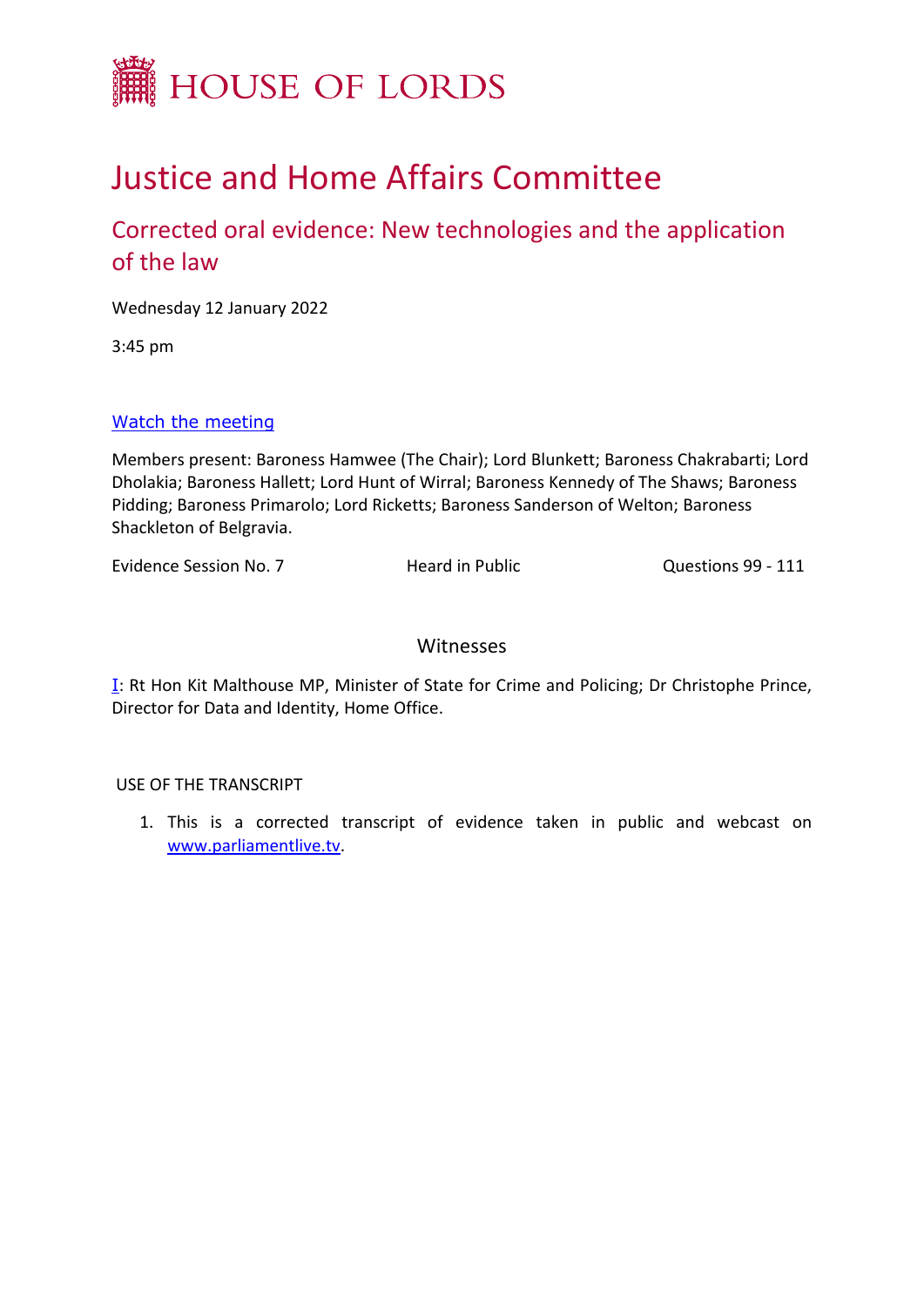# <span id="page-1-0"></span>Examination of witnesses

Rt Hon Kit Malthouse MP and Dr Christophe Prince.

Q99 **The Chair:** Good afternoon, everyone. Welcome to this meeting of the House of Lords Justice and Home Affairs Select Committee. This afternoon's session is to ask the Minister, Kit Malthouse, Minister of State for Crime and Policing at the Home Office and the Ministry of Justice, about government views on the subject of our current inquiry, new technologies and the application of the law. Welcome, Minister, and Christophe Prince, the director for data and identity at the Home Office, who is on this call in order to assist with technological detail.

Perhaps I can start. I am always trying to find the right person on the tile to look at, even though they cannot see that I am. Minister, the Government have an AI strategy, but as far as we can see there is no particular vision for the use of technology in the legal field; that is, in the application of law. We are wondering what enthusiasm there is on the Government's part. Perhaps in a couple of sentences you can fill in the context for us.

*Kit Malthouse:* I could do it in one word, "enormous". We essentially believe that technology can play a huge part in the prevention and detection of crime, and there are exciting developments under way as we speak that are already assisting and where we think we will see significant increases in police productivity and greater public safety as a result. Obviously we have to balance that against the trust that British people have in the policing system, but broadly, as I say, we have enormous enthusiasm.

I hope you will have seen in some parts certainly of my portfolio some fairly assertive use of technology. Sobriety tagging, for example, which we are using for offenders, is now available in all courts in England and Wales. We are using GPS tagging now for acquisitive criminals in 19 police force areas across the country, and obviously there has been a debate at the other end, the prevention end, about the use of live facial recognition across police forces, as well as a general percolation now of the sense in policing that there are a lot of data analytics that can be usefully used for the prevention of crime in all sorts of areas, from antisocial behaviour right through to very high-harm crimes and identifying those who are likely to be murderous.

**The Chair:** That, of course, is why we need a strategy. I wonder what steps are required before you can publish the White Paper that was announced in the AI strategy some time between its publication, which I think was last September, and next September. Can you give us any detail about what is happening to lead to that? You have mentioned trust, and governance of AI is something that concerns us a lot. That is very much linked with public trust.

*Kit Malthouse:* Yes. On your first question about a strategy, "Up to a point, Lord Copper", in that you certainly need to give some shape and form to direction, but it is very hard to have a strategy about technologies that have yet to emerge or where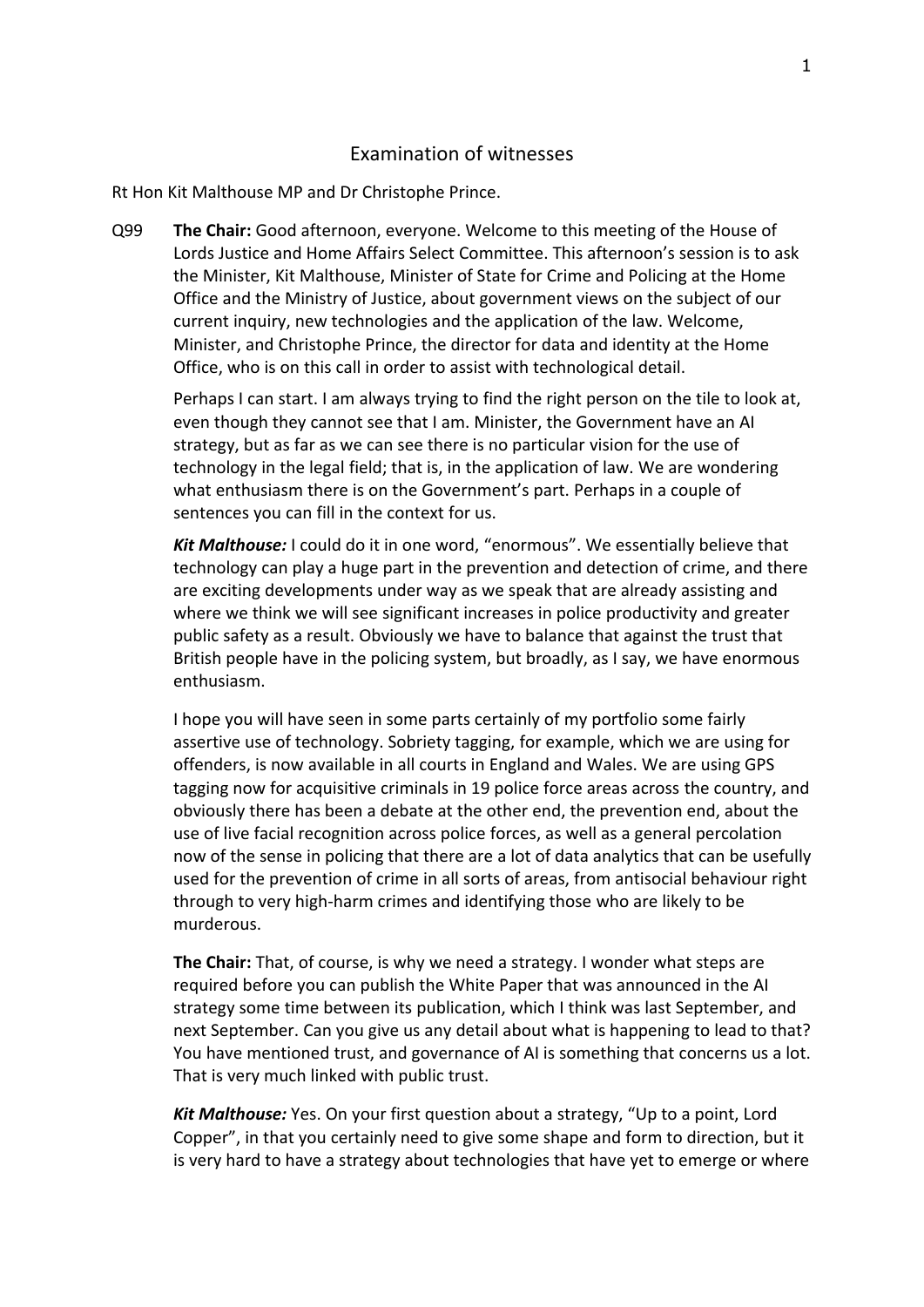the full potential of them is yet to emerge. We want to make sure that things are done in an orderly way, not least from a financial point of view.

Obviously we have to make sure that the governance framework is right and that the scrutiny framework is right around the acquisition of those technologies. We do not want to stifle innovation. We do not want to stand between a chief constable and a piece of kit or software that they want to have a go at. Being too bureaucratic or, if you like, strategic—with a small "s"—about that can often stand in the way. We are trying to strike a balance. I hope you know that the police have developed a national digital strategy. They have a data board, and guidance emerges on particular technologies like live facial recognition as it is tested in a policing environment and becomes of utility and more widely available. That is broadly where we want to go.

In terms of the AI governance, the AI paper is a BEIS/DCMS endeavour, so you would have to ask them what steps they need to get to before they go to the next stage on that stuff. We are very excited about the use of artificial intelligence and machine learning in policing, not least because we are seeing some of the benefits already, for example in ANPR analysis, where we are now able to analyse in real time movements of vehicles that give cause for concern. We have seen some pretty significant results in apprehending those vehicles, particularly, for example, for the transport of drugs.

**The Chair:** We asked the National Police Chiefs' Council and the Association of Police and Crime Commissioners if they could provide us with a family tree of the organisations that work in this area. The immediate response was that it is likely to be more of a bush than a tree, and we have now had some formal evidence that shows a very large number of organisations that are involved and would have a role. I imagine that this will be more Home Office than MoJ, but what is the Government's role in rationalising, without stifling innovation, the way proposals are dealt with and ensuring that good oversight is in place and so on?

*Kit Malthouse:* It is a very good question, and you are right, I think, to say that it is a bush more than a tree. It is quite a crowded field. I think that is a reflection of the fact that the advent or the elliptical curve of technological developments has been so fast that Governments over the last 20 years have scrambled a bit to catch up. We have seen an evolving framework, both legally and structurally, where successive Governments have built on the structure of the past and no one has quite gone back to the beginning and said, "Hold on a minute, if we'd known then what we know now, what structure would we have put in place?"

Our job in all that is to set the frameworks legislatively and to adjust them through Parliament as required. There is obviously a fair amount of interlocking legislation covering these areas. There is also then establishing the regulators and the external scrutiny of those areas. We have just recently, for example, as I hope you know, done a bit of rationalisation in combining the biometrics and surveillance camera commissioners into one person, I hope usefully, not least because—here is an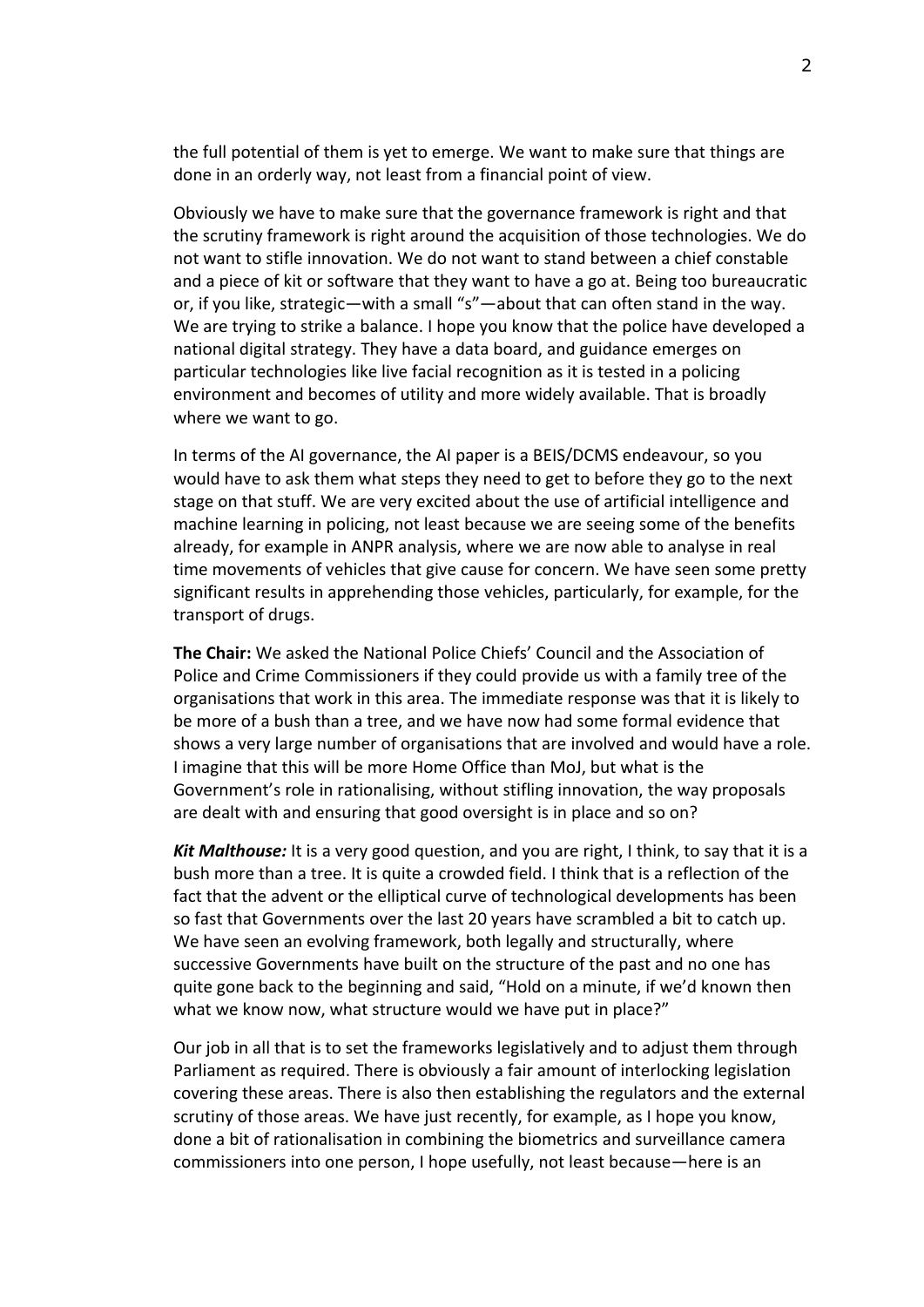example—of the growing partnership between those two technologies. When CCTV first appeared 30 or 40 years ago, when I was a Westminster councillor, we did not have the ability to analyse and combine it with biometrics in the way we do now. A subsequent Government thought, "Uh-oh, we need something on biometrics" and created a biometrics commissioner. Now those two technologies are coming together, so we can have one, which provides a bit of simplicity.

The other lever that we have to a certain extent is the money that we put into things. We can prompt new initiatives and innovation or not, as we choose. For example, the National Data Analytics Solution project, which is based in West Midlands Police, was brought about through central government funding to explore that area of technology and see if it could show benefits.

**The Chair:** Thank you.

Q100 **Baroness Pidding:** Algorithmic technology informs decisions throughout the policing pipeline, from intelligence to investigation to prosecution and offender management, which affects subsequent stages of the justice system. Minister, how does the Home Office work with the Ministry of Justice and the judiciary in its deployment of technology?

*Kit Malthouse:* It is a very good question. In the end, obviously it is for the judge to decide what happens in the courtroom and what is admissible and what is not admissible. That is ring-fenced a little bit by common law and by some of the statutory rules on exclusion, but in the end there is a fair amount of judicial discretion.

All the techniques that are used, if they are offered in evidence, have to be and will be subject to expert scrutiny and evaluation in the courtroom. They also have to be validated under the relevant rules in PACE.<sup>1</sup> They have to be in compliance with codes of practice; they have to come up to standard. As you might know, we have recently taken through the House, I hope shortly for commencement, putting the Forensic Science Regulator on a statutory footing so that the regulations or the guidelines that that regulator puts in place will now be admissible in court and that evidence can be held against that standard.

I guess to a certain extent you could see why a special case should possibly be made for these new technologies, but in the final analysis this stuff should be subjected to the same evidential scrutiny and standards in court as any other evidence would be. Effectively, it needs to be cross-examined and tested in the same way other stuff is. You may remember back in the early days of the fixed-point speed cameras, Gatso speed cameras, whose ability to assess speed was often challenged in court by experts who said, 'You couldn't possibly say he was doing 35 in a 30 zone'. There was measurement of the little white bars on the road as to whether they were correctly placed and whether the camera was correctly calibrated. All that kind of stuff happened in the early days of that technology, and I do not think these would

<sup>&</sup>lt;sup>1</sup> The Police and Criminal Evidence Act (1984)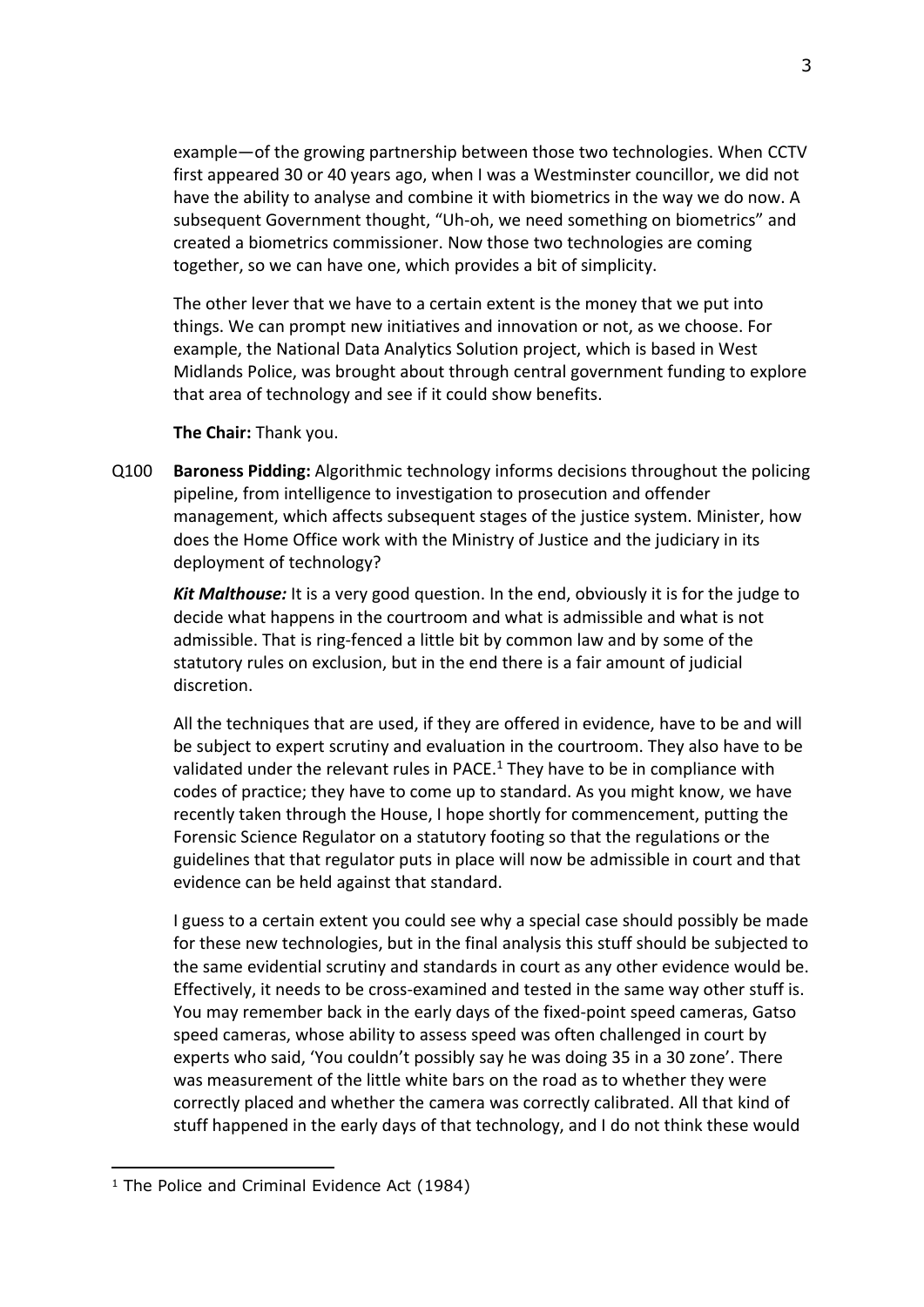be any different.

**The Chair:** We always ask about joined-up government. Can you say anything about liaison between your two departments and the judiciary?

*Kit Malthouse:* I am the living embodiment of that liaison between the two as a joint Minister between the two departments. As technology develops and emerges into the courts, we liaise about its use, how it operates and what opportunity it offers. The big example that we have on the desk at the moment, of course, is the whole area of digital forensics and the extraction of information from people's mobile phones for use in evidence in court. That is particularly pertinent at the moment, as you know.

We are doing a lot of work on rape and serious sexual offences, where conviction rates are extremely low. We know that the impact of this very intrusive line of inquiry into people's mobile phones has a significant impact on victims and their likelihood of pursuing a case. A project is being led from the MoJ, but in conjunction with the police, to look at how we can minimise that impact, make it more proportionate and therefore not deter quite so many victims from pursuing their case in court. In these specific areas where difficulties are encountered, we obviously work together to try to get on top of it.

The other example I would point you to is with the Attorney-General's Office where, as you might know, last year the Attorney-General issued new disclosure guidelines. Some of that pertains to digital evidence and that is causing some consternation in policing, given the time that is being taken, frankly, to comply with those new disclosure guidelines. Some of that can be obviated by the two departments working together. I know that the Solicitor-General is visiting police forces at the moment to understand the impact of the disclosure guidelines.

I happened to be in a car with a couple of police officers not very long ago. I always ask front-line police officers, 'If there is one thing I could do to improve your life, what would it be?' Sometimes it is, 'Can we have a new coffee machine in the squad room?' but these two guys said to me, 'We are a bit fed up with having to pixelate faces on body-worn camera evidence for a submission in court, the faces of people who are not pertinent to the investigation'. We went back to the AG's office and said, 'Where does this requirement come from?' and they said, 'We don't know. That one has been invented by the police'. We are trying to investigate that further to see where it has come from and whether it is actually needed.

Some of these things can obviously be ironed out. Some of them emerge from problems that occur in court or in the pursuit of justice, and we do work together to try to solve them, yes.

Q101 **Baroness Chakrabarti:** Welcome, Minister. A recent report from the UN General Assembly warned of the potentially quite high risk of race discrimination in the context of certain technologies from a border management point of view. Could you help us a bit on that border control issue in relation to which technologies,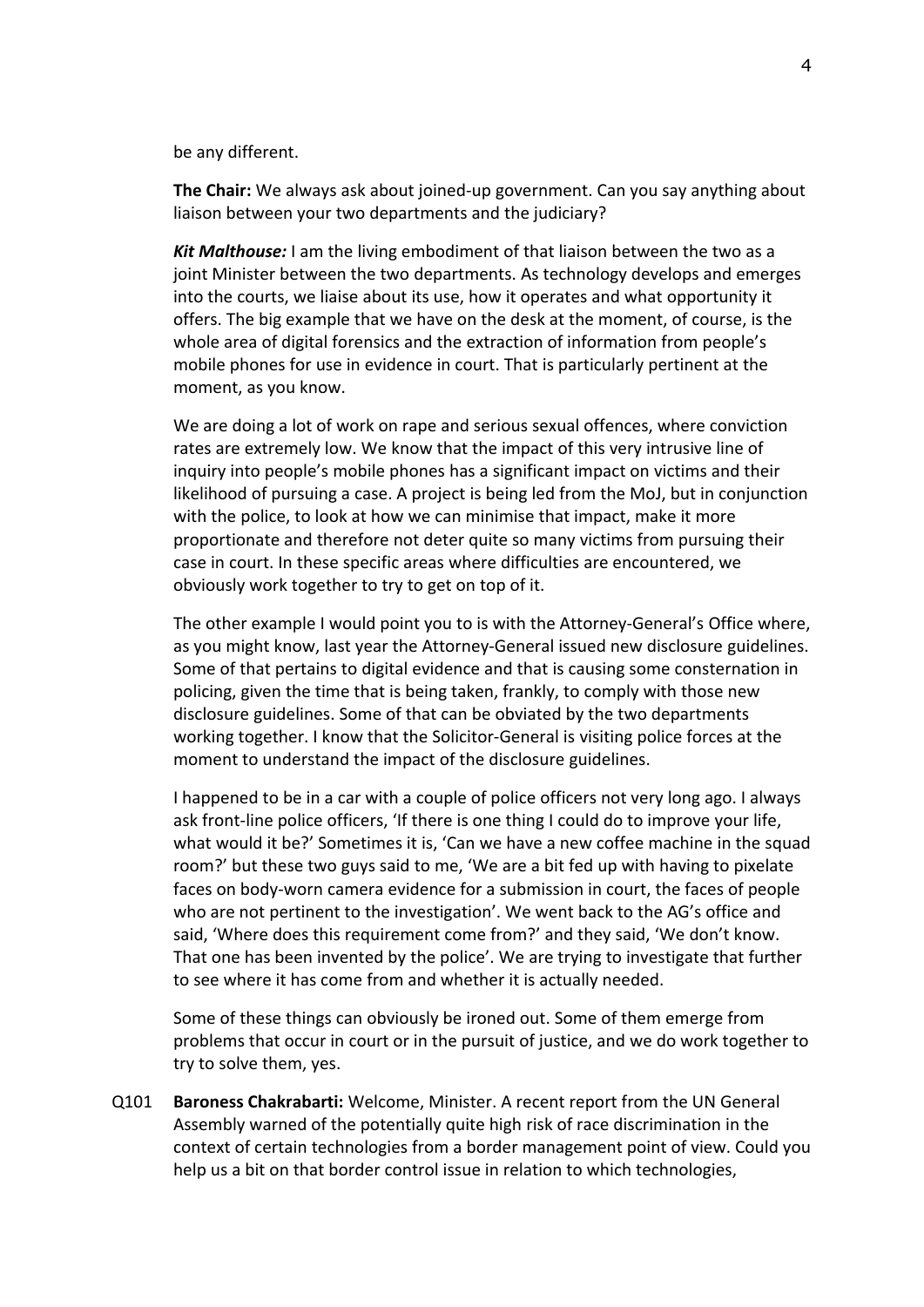particularly the more innovative and advanced AI technologies, are being used and in what context? How are they being used? Crucially, what safeguards exist or are being developed? I listened very carefully to your previous answers about innovation and so on, but of course there are rule of law and rights issues here too. What is your thinking, and what is your practice and your mitigation for race discrimination with technology in the border control context?

*Kit Malthouse:* Essentially, the technology where this has been of most concern has been facial recognition, where there have been claims that some of the algorithms that are used might have a racial bias in them. There are two safeguards. Certainly from a policing point of view, facial recognition is never used without a human being in the loop. A human being is there as a check and balance. The technology is there to make the human being more effective, not necessarily to replace the human being. Although in facial recognition, or in anything really, chess or otherwise, machine might beat man or woman, machine plus man or woman beats both, generally. We find that that works well.

The algorithms themselves are subject to quite a lot of testing and analysis. Certainly, with the facial recognition algorithm, where these have been tested and evaluated it does not appear from the evidence that there is a detectable bias in the algorithm from a race point of view. That has to be tested, and in a court situation that would be tested by experts, I guess, but those two things together we hope would assist in reassuring the public that that is not necessarily the case.

Christophe, could you just remind us? There is an organisation that has looked at the algorithms and evaluated them for that kind of bias and confirmed that they were not showing any detectable bias.

*Dr Christophe Prince:* In relation to facial recognition algorithms, it is NIST, the National Institute of Standards and Technology in the US, which has carried out testing on those facial algorithms, yes.

*Kit Malthouse:* It is also worth us saying that there is quite a move towards increased algorithmic transparency, where you can put your algorithms out there for peer evaluation and for general testing. I think we are one of the first countries in the world to publish a cross-government standard for doing that. That is one of the commitments in the AI strategy. We are trying to encourage police forces to do exactly that. I presume that Paul Taylor will have talked to you about the fact that he has already, I think, made some of the datasets available for independent scrutiny. You can put an algorithm out there for scrutiny. I would not know what it is. It would mean nothing to me, but no doubt there are experts out there who would be willing to challenge and test it.

**Baroness Chakrabarti:** That is incredibly helpful, Minister. You are trying to urge transparency as a check and balance and you want to encourage the police. My question was about the Border Force, but to some extent the bigger point is the bigger point. You definitely see transparency as the check and balance, and you are trying to encourage—that was the word you used—transparency.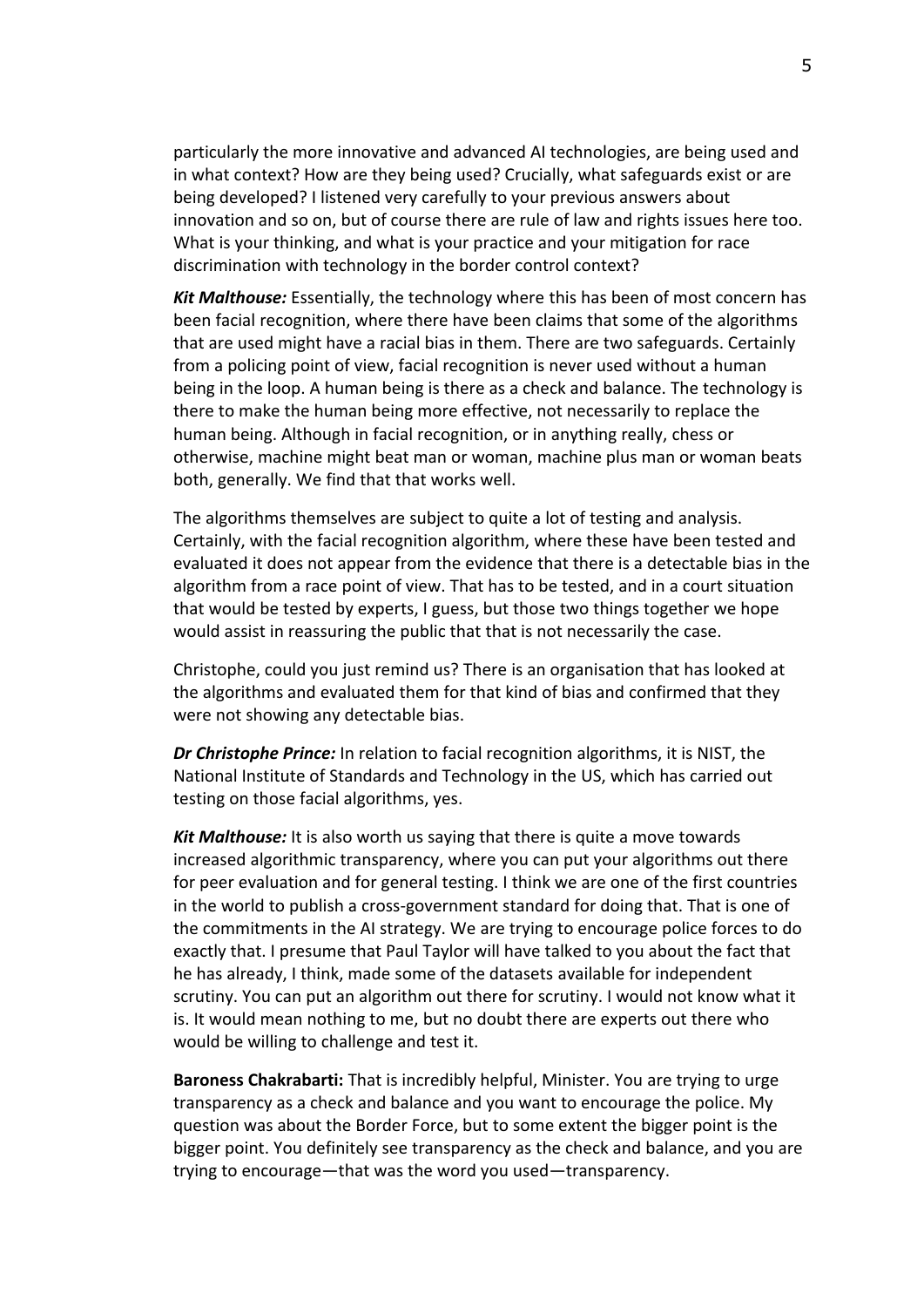Do you think that part of that encouragement might be legislation? I am just conscious that when it comes to more antiquated, mundane police powers and immigration officer powers, those are all quite circumscribed by hard law, from PACE and the immigration Acts onwards. Yet this technology, which is more exciting on the one hand but potentially intrusive on the other and which you have admitted that you and I would not be able to read with our naked eyes, it is not in primary legislation. Have you given thought to making that transparency a matter not of encouragement but of hard law?

*Kit Malthouse:* We certainly have to see. I do not think that the police are necessarily resistant to this. We are building on work already. The National Police Chiefs' Council already has an algorithmic accountability structure, which it pushes, and I think it recognises that as it acquires these new technologies it needs to take the public with it. That means that sometimes if myths emerge around particular technologies it needs to scotch them, but that is true of all parts of policing.

Policing is naturally a difficult and sometimes confrontational thing to do, and if you are to maintain the trust of the public, being transparent about what you are doing and allowing the public either individually or collectively to examine what is going on is critical. Whether it is stop and search, where we are encouraging police forces to have engagement panels in particular areas about stop and search and to take people out with them on stop and search operations so they can see what is going on, or having custody visitors in custody who can show up at random to see what is happening there, along with the CCTV that can be examined, all these things assist with trust in policing. I do not necessarily think we should see technology as a special case. These are areas where it is to the benefit of policing to be transparent.

**Baroness Chakrabarti:** Circumscribed by hard law, as police powers are, like the Police and Criminal Evidence Act or the immigration Acts and so on?

*Kit Malthouse:* Yes, although much of that is principles-based. Certainly I would agree with you that we need to set democratically broad principles, but there are always areas of nuance and circumstance that you cannot prescribe in law. For example, the escalation of police use of force is not prescribed in law, although there are principles set down about which circumstances the police can use force in. I think the same is true of the legislative framework around these areas. One of those key principles is transparency. There are other ways in which we can encourage it, and that is what we are doing. I am not saying no, but we will definitely keep it under review.

**The Chair:** You mentioned stop and search, Minister. In the case of stops with the aid of facial recognition, is there data held by the Home Office about the accuracy and the appropriateness of stops where facial recognition techniques have been used as compared with when they have not? In other words, has the algorithm been, as it were, upheld?

*Kit Malthouse:* The algorithms have certainly been evaluated. I am not sure, Christophe, if we hold it centrally. Do not forget that it is early days on facial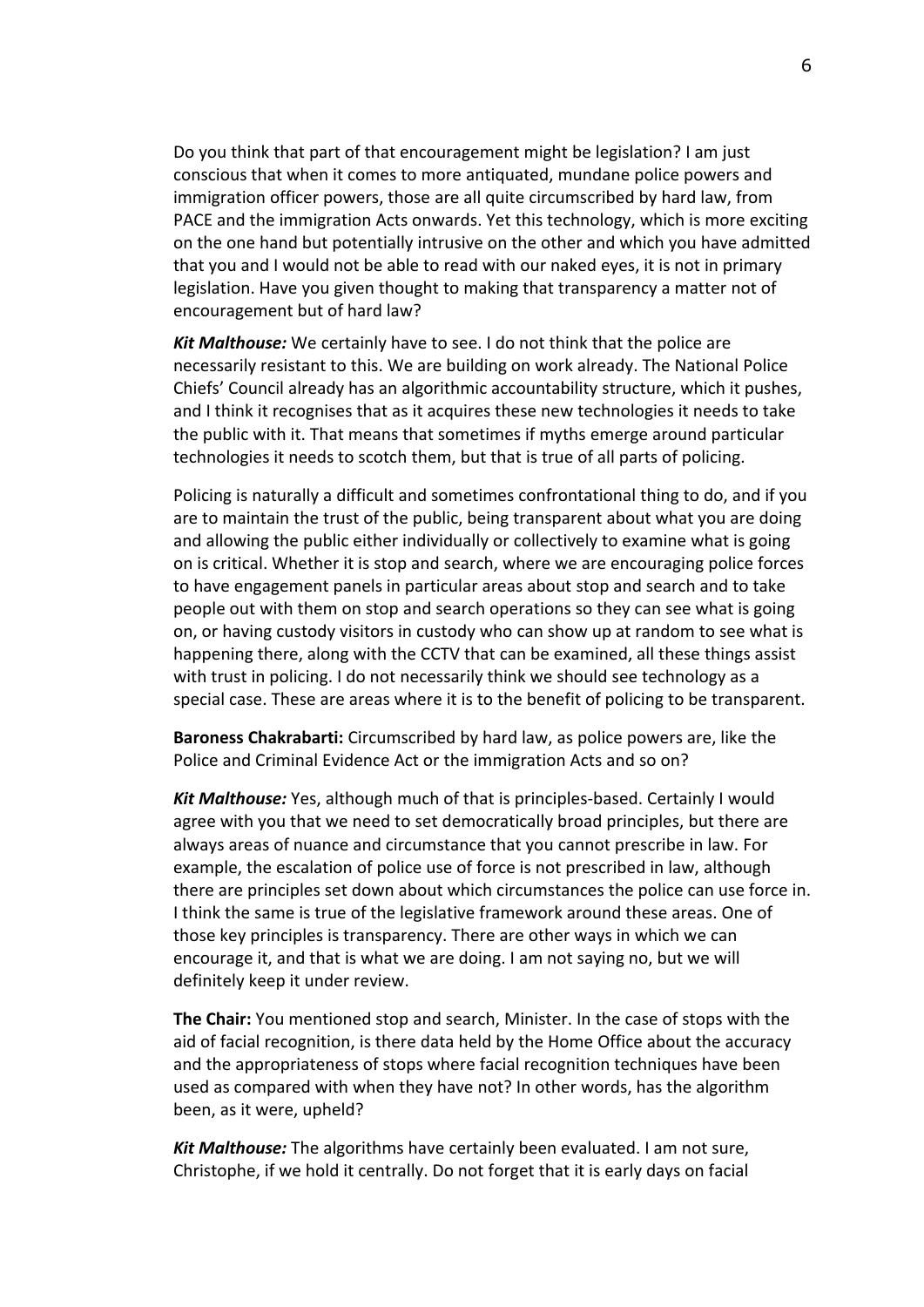recognition. Some police forces, such as South Wales Police, are quite well advanced. I went to see their facial recognition in operation. As you might know, the Metropolitan Police have been using it judiciously in the capital from time to time. I think it is coming back and being evaluated as we go. Christophe, do we have some of the emerging data on accuracy? We probably have it. Whether we collect it systemically, I am not sure.

*Dr Christophe Prince:* We do not hold centrally the evaluation of the algorithms that are used by those forces or the specifics of their deployment, but both South Wales Police and the Metropolitan Police have undertaken independent evaluation of their own deployment.

Q102 **Baroness Sanderson of Welton:** Hello, Minister. You mentioned the transparency standard. We have been struck by the fact that no one really knows who is using what technology or to what extent, certainly not in an official way. As you say, we are leading the way with the standard, but it is a pilot, it is voluntary, and the scope is fairly limited. What are your views on this? Do you see it being extended or made mandatory? What can it achieve currently with the limitations that I have just mentioned?

*Kit Malthouse:* As I say, on all these things it is relatively early days for us. Speaking with my policing hat on, the police have already made some commitments on transparency. They have a thing called ALGO-CARE, which is about algorithmic accountability.

My general view is that any good Chief Constable—in the end, all these decisions configure around a Chief Constable—would realise that being open and transparent about the use and acquisition of these technologies and their prosecution, if you like, can only help to enhance public trust, whether in live facial recognition or body-worn video camera or whatever it might be. Mandating transparency across the board is more a principle thing than a legislative thing. The trouble is that once you get into legislation you have to be quite prescriptive about the circumstances, the form and the way they are used, and as we move into this rapidly advancing area of technological development that might stifle innovation, to a certain extent.

**Baroness Sanderson of Welton:** Again, we have been struck by the fact that you have all the different forces and it can feel a bit like the Wild West. There are quite serious powers within this technology. They are doing quite serious things that have an effect on people, and the fact that there is not really central accountability to that and it is therefore left up to a chief constable does not seem quite right to me.

*Kit Malthouse:* I understand that. Do not forget that although there might not be central accountability, if Lancashire Police wanted to acquire some data analytic capability that could analyse their datasets and then predict, for example, who was likely to be a murderer, they would not necessarily notify me about it, but they would notify their democratically elected Police and Crime Commissioner, who is their local point of accountability. They would have to comply with the interlocking legislation in this area, the Data Protection Act, the Human Rights Act, the Equality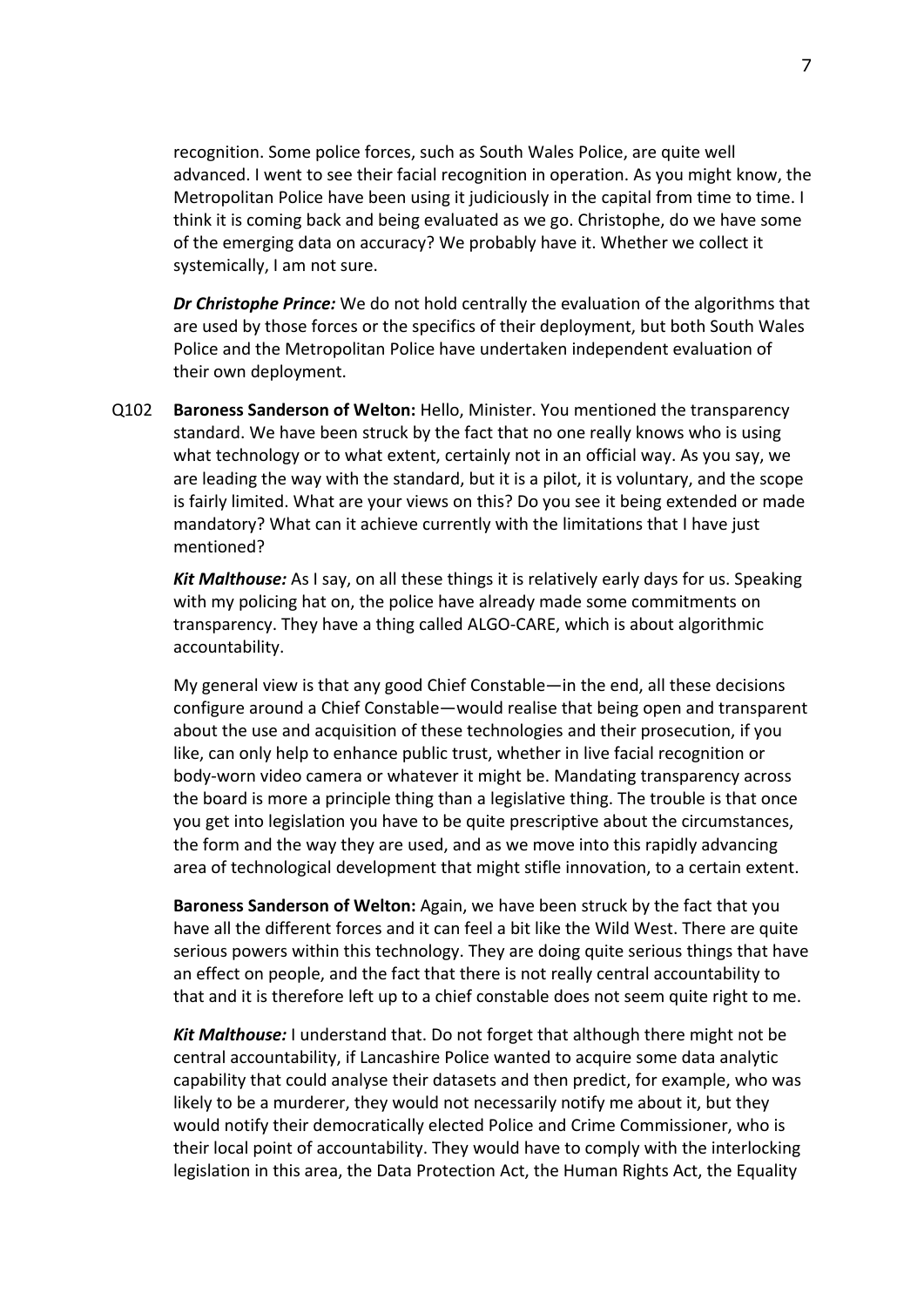Act and PACE, which we have already talked about. They would have to think internally about local ethics committees, scrutiny committees or community engagement committees that they might have.

It is quite hard for the cops to do these things without there being oversight, if you like, if only from the Police and Crime Commissioner. In the end, the Police and Crime Commissioner is the elected permission from the people of Lancashire for the police to do what they are doing, so he or she—it is a he in Lancashire at the moment—would have the initial oversight of what they were doing.

**Baroness Sanderson of Welton:** Sorry, just to be clear, my final question is about the pilot. Is its purpose improving transparency on a regional level as opposed to centrally?

*Kit Malthouse:* Yes.

**Baroness Sanderson of Welton:** That is the point from Government's point of view? That is what you are aiming to achieve with it?

*Kit Malthouse:* In the end, the structure of our policing is that although there is a collective trust, the primary trust is with the local people they serve. Those are the people who they have to convince they are doing things correctly, and those are the people who vote for the Police and Crime Commissioner. Of the 41 forces in England and Wales, they should be looking to their local people first.

The prime example of that with live facial recognition is, I guess, in south Wales and in London. In London, where the Met put LFR<sup>2</sup> out there in operation, they jumped through enormous hoops to make sure that they were buying in the local community, that everybody knew what was happening, that they understood why, that what they were doing was scrutinised locally rather than nationally. To do it nationally would be quite unwieldy, given the variety of different techniques and technologies that people may be trying.

Q103 **The Chair:** Minister, you have mentioned capturing murderers using AI. Is this through predictive technology or what? Dealing with offenders at that level is not something that anyone has specifically mentioned to us before. Can you elaborate?

*Kit Malthouse:* There is an interesting area of exploration of different datasets coming together to allow us to predict behaviour. That is not a new phenomenon; the insurance industry does that all the time. Whether we are able to say that in particular circumstances—for example, with a particular pattern of offending there is a greater likelihood of you going on to serious offending that may be violent or to murder somebody strikes me as something that we might think about.

We know, for example, that there are patterns of offending in a domestic setting that mean there is a greater likelihood of there being catastrophic violence at the end. We know that there are certain offenders we are extremely worried about,

<sup>2</sup> Live Facial Recognition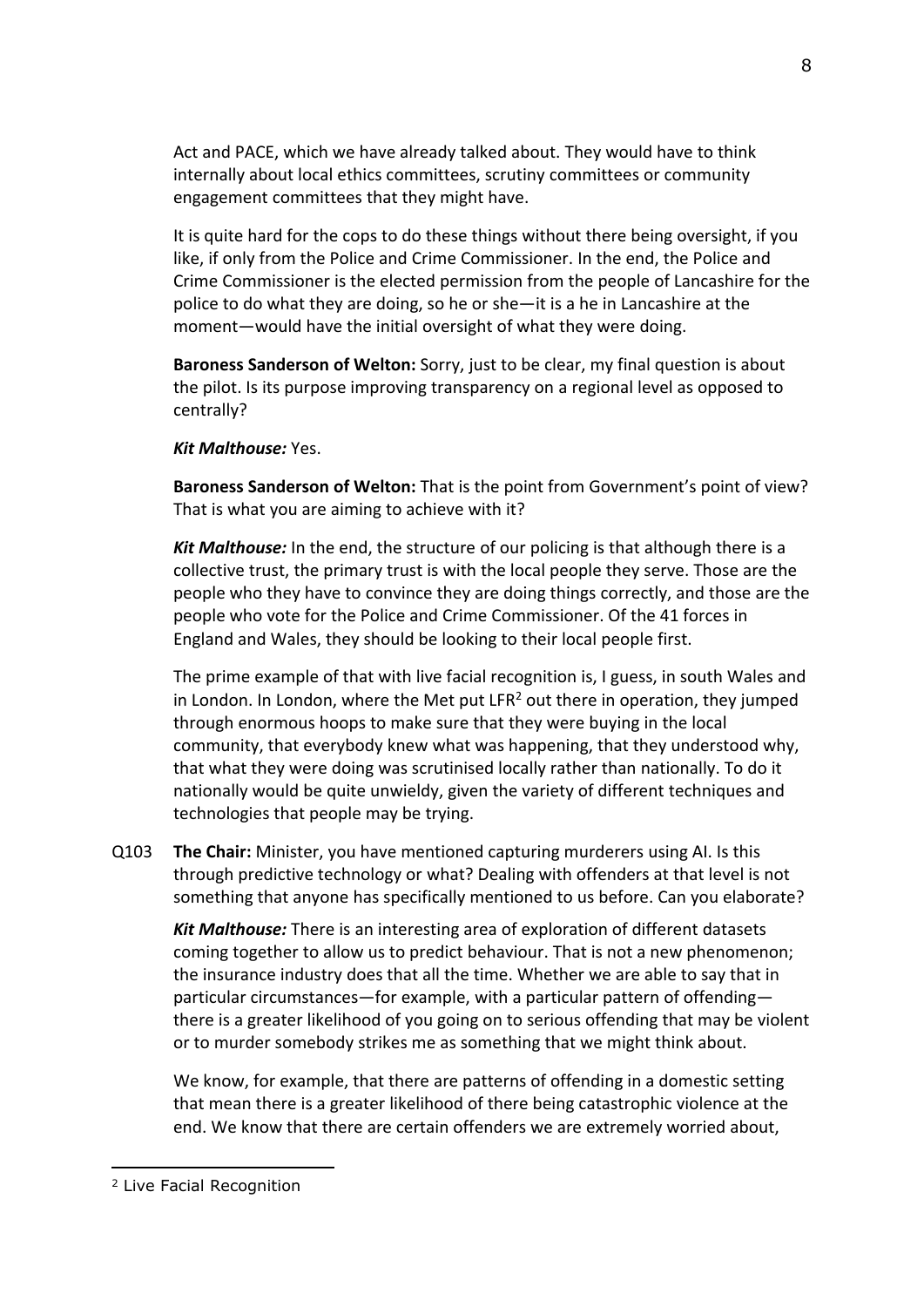who on release from prison will go on to commit further offences, notwithstanding their release under law. Obviously we try to manage that through the Probation Service. The question is whether, if we put those datasets together, we could be more predictive about that behaviour and therefore narrow the group of people about whom we are concerned.

**The Chair:** And whether the person about whom you are concerned can understand how that decision has been arrived at, in this case.

*Kit Malthouse:* Yes, if they need to know. There are some circumstances in which obviously we do not want to alert criminals to the fact that we are surveilling them.

It works on the other side as well. We know that there are patterns of victimisation that can be analysed and assessed that mean that somebody is more likely to be a victim of something catastrophic in their future. Repeat victims of domestic violence, for example, are obviously of interest from a public protection point of view. We know that, if you look at drug dealing and the phenomenon of county lines, there is what we call cuckooing, where drug dealers take over people's homes to deal from in small towns like mine in Andover. These gangs target particular individuals who are vulnerable to their homes being taken over.

There are a variety of pointers, which is a modern phenomenon of the police officer knowing who the bad lads were in the community, that we might be able to piece together for the better prevention of crime.

**The Chair:** I can see that Lord Dholakia would like to come in, I suspect on the word "community".

Q104 **Lord Dholakia:** The question I wanted to raise is very much related to the community, as you mentioned, Chair. Minister, you mention that data for our ethnic community is not available at the moment. Secondly, the London metropolitan force is not representative of the ethnic community in this country; nor is it reflected in promotion, recruitment or retention of people from ethnic minorities in this country. The evidence that we have received so far clearly indicates how important it is to train people who take decisions in relation to artificial intelligence, yet you have no information. Going beyond that, the central policing college provides no training whatsoever. In the absence of all these things, you have a very serious problem, where people who have had this adversarial contact continue to discredit the system that you are trying to establish.

*Kit Malthouse:* In general terms, you make a very strong point about representation in the police. As I hope you know, through the uplift of 20,000 police officers, we are doing our best to try to bring more diversity to policing so that it reflects more closely the great tapestry of human beings that we are. We are showing some success. Certainly if you look at gender, policing has moved over the last 10 years from a quarter female to getting on for a third now. For many forces, more than half their new recruits are female. From a BME point of view, we still have a long way to go, but we are seeing some advances. Certainly the percentage that we are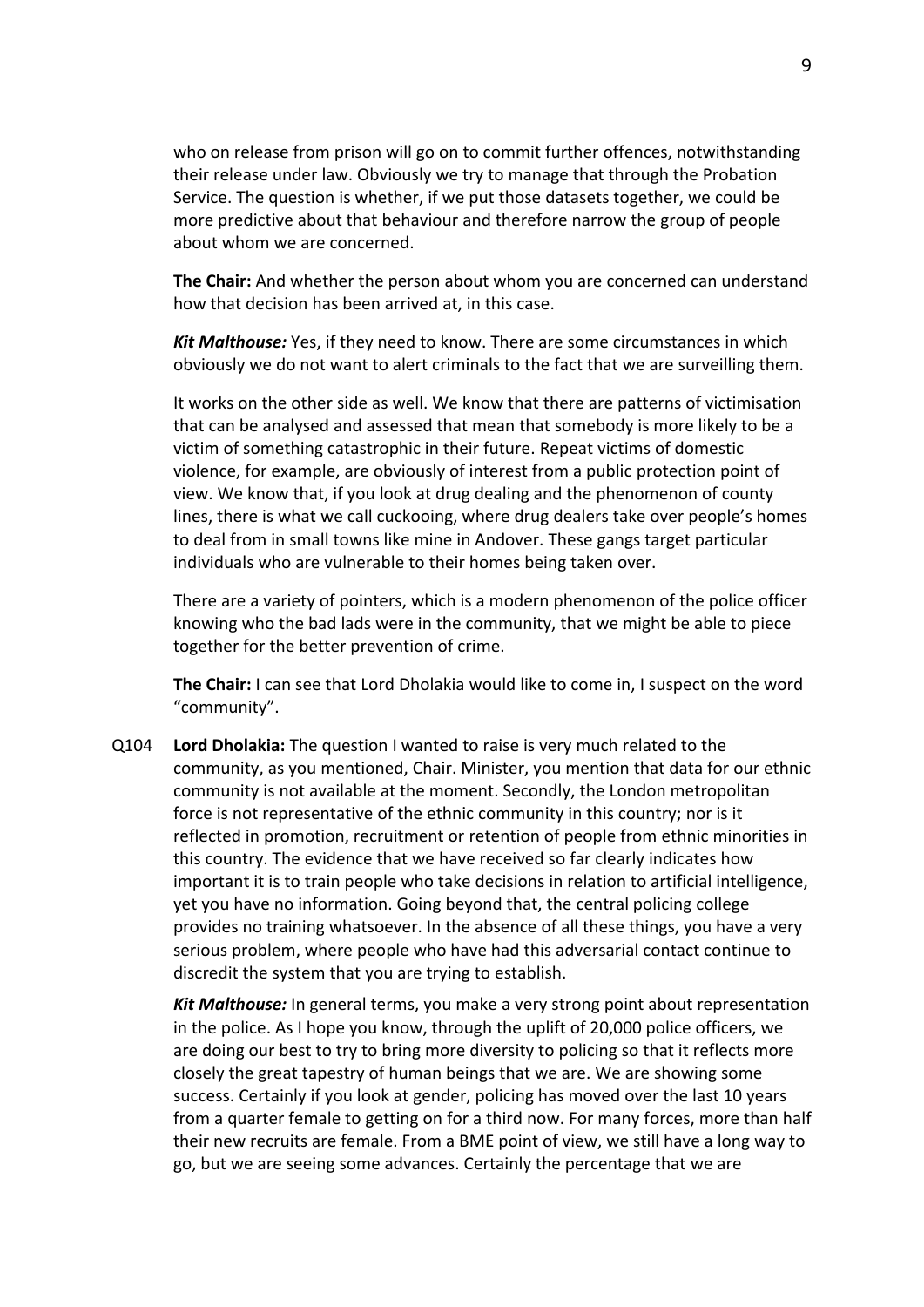recruiting is much higher than it has been in the past. I think we now have the highest level of BME police officers ever in the history of the police force across the whole of the country.

There are advances to be made now. It does take time for those officers to percolate into other parts of policing. You are quite right that in these areas of the use of technology it will be good to have the same confidence-building representation as elsewhere. The same is true, for example, in professional standards departments. There are quite a lot of PSDs across the UK that need more of a mix of police officers of all kinds too. I do take your point on that.

As I said earlier, I think you are right. Given some of the claims made about this technology with regard to race, it is extremely important that we promote confidence in those communities in its use and that it is agnostic as to race, particularly where it is being used for identification. Do not forget that a lot of this stuff is used for detection, which is obviously focused on finding an individual and then proving that they are guilty. From a prevention point of view, we do have to promote that sense of confidence, but that is where the transparency comes in.

I think I am right in saying that in the Met's use of live facial recognition, for example, it had local panels in the areas. Christophe, nod if that is right. From memory, I think that is right. It had local panels in the areas so that it could show people why it was using it in particular areas and that it was being done under scrutiny to try to promote that confidence. As you will know, London is a very mixed community, so it will have had a mixed panel to look at the technology.

**The Chair:** Just pursuing this point about prediction and prevention, when an individual is under the spotlight, as it were, that obviously has enormous ramifications for that individual, who, as you say, may not know what is going on, and you said should not know in some cases. Is this being developed?

*Kit Malthouse:* I hate to tell you this, but the police have quite a lot of people under suspicion of crime all the time, not necessarily by these means. There are, for example, people who they suspect of crimes who they have yet to arrest or question, but they are gathering evidence about their crimes. When the police go to the scene of a crime, for example, and they gather forensic data that points them towards an individual, they do not necessarily go straight away to get that individual. They want to establish the rest of the case, if you see what I mean. I would not be too alarmed about the notion of prediction. Police have their suspicions, shall we say, just like everybody else. The question is whether they can be better informed by the use of data analytics.

We have done some of that work in the National Data Analytics Solution project, where pools of data analysis of police evidence, interview evidence, would allow the police to piece together networks of individuals that configured around one or two individuals at the centre of modern slavery groupings. NDAS would run that data and would identify an individual who they therefore suspected was part of a modern slavery network. They would then, I guess, do further evidence gathering,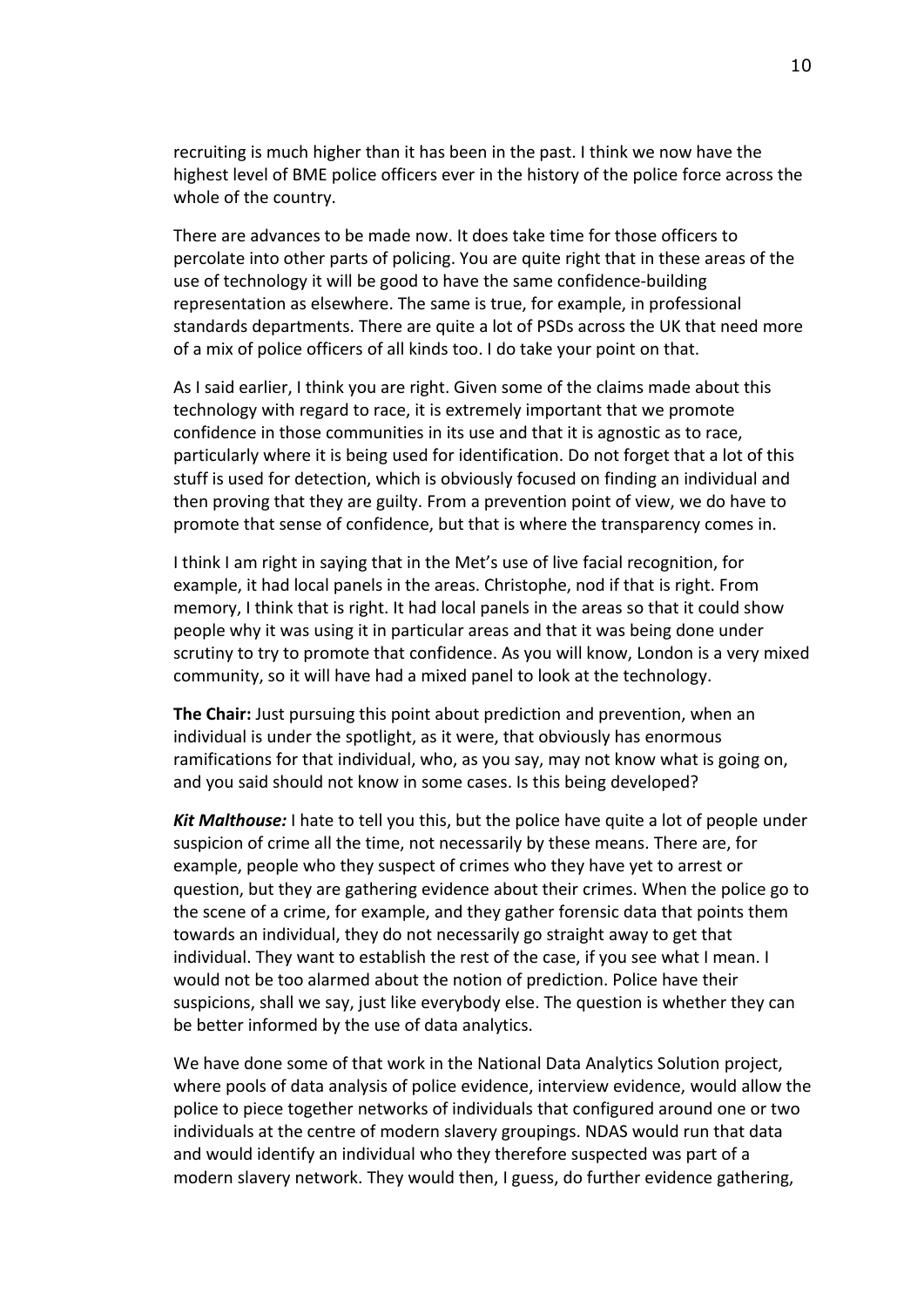not necessarily alerting that individual to the fact that they were building a case, before they arrested them. I am suggesting that it is nothing new necessarily; it is just a development in that area.

Let us put it this way. Parliament has recognised this tendency in legislation. As you know, it is possible, if you have a new partner, to get the record of offending if they have been a domestic abuse offender. We have a sex offenders register, and we put people on that register so that their past offending behaviour is there for all to see. Patterns of behaviour are already acknowledged as possible predictors of future behaviour.

**The Chair:** There may be questions about evidential status, but I had better move on from this, I think.

Q105 **Lord Blunkett:** Minister, Dr Prince, thank you very much for being with us. You have my sympathy, Kit, because you are covering the length and breadth of what used to be the old Home Office. It is helpful to us, but it is quite a challenge.

I want to put two or three things together. In responding to Baroness Chakrabarti, you quite rightly talked about people always being in the loop when using technology. We have used the term, and the Home Secretary has used the term, that no decisions about people should be made other than by people. This is easier said than done, and I would like to refer to the evidence that was adduced by Professor Stuart Russell when he was giving the 'Reith Lectures'. He said that one of the most difficult aspects in the use of artificial intelligence and algorithms was uncertainty. My fingers and my life have been burnt, and I think you might have had some picture of this when you addressed the Justice Select Committee in the Commons on imprisonment for public protection. Predicting how people will behave and predicting how they may recover from that behaviour is incredibly difficult.

I want to explore it with you, because it will be important to pick up on the issue of awareness training and people's understanding of the technology. Many of us have been in cars where the driver has relied very heavily on GPS, even though they are supposedly only using it as a tool, sometimes—in fact, once in my case—into a field because people simply followed the instructions. This will be the case with police officers and those working in the criminal justice system in the future as this gets more difficult. Can you explore for a minute this issue of uncertainty and how we deal with it when we think that people are making decisions but they are actually letting the machinery and the technology make the decisions for them?

*Kit Malthouse:* I absolutely agree with your assertion that no decision should be made about a human being other than by a human being. You are right that the management and the assessment of risk of human behaviour is art and science and that there needs to be a bit of both.

The question is: can we use technology to better inform the human being in making their decision? What advances in behavioural science and data analytics would tell us is that to a certain extent you can, although it is not entirely perfect, as you say.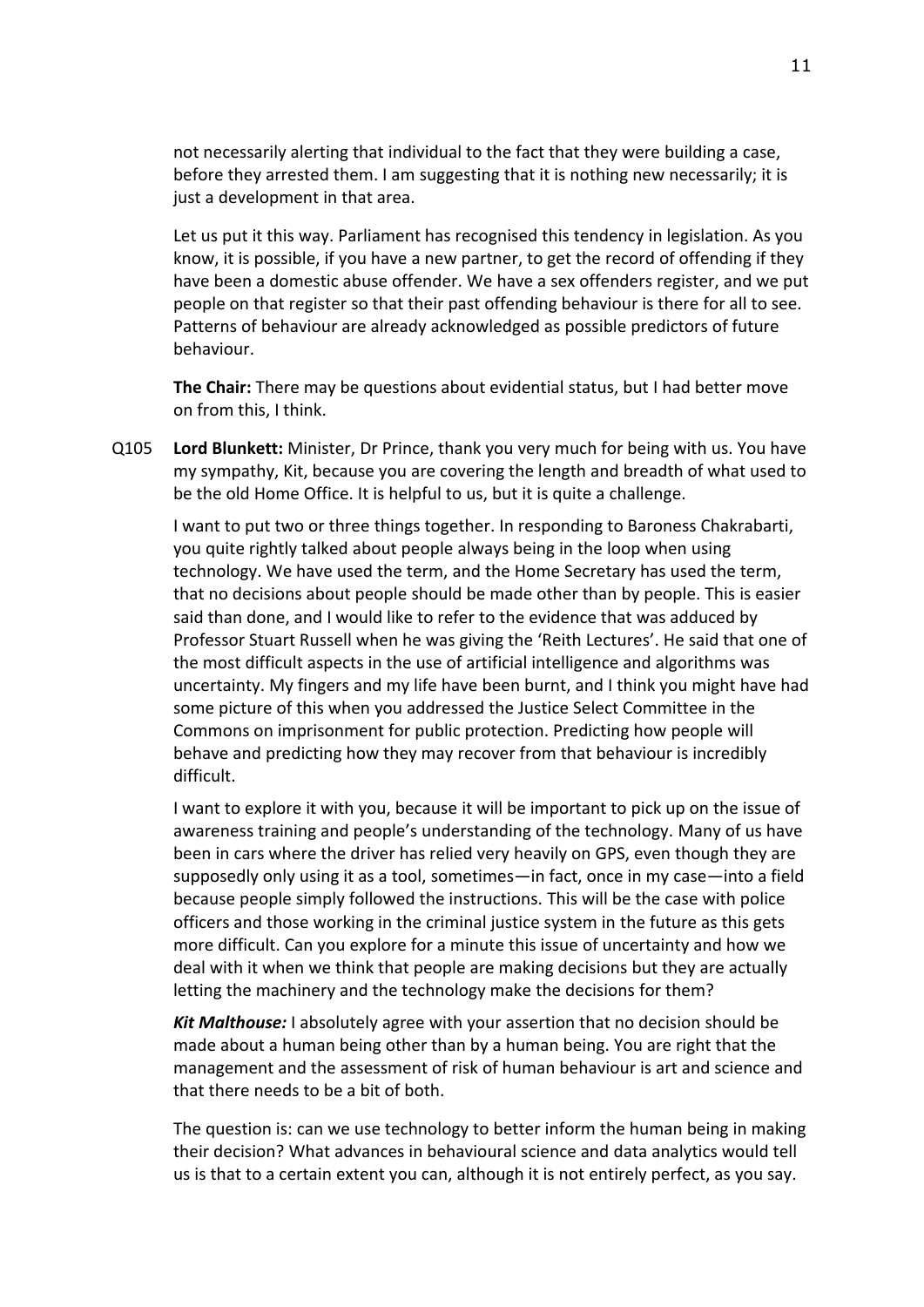There will always be room for manoeuvre. For example, if you look at what we were just talking about, the predictive thing, you can only ever narrow the field. You will never with certainty point to an individual and say that that person is likely to commit X crime or will 100 per cent commit X crime. It is more about giving human beings better tools that will give them the ability either to identify or to get ahead of a criminal, or indeed to detect them in the future, but the human will always be there. We have to make sure that in the acquisition of this technology that is clear to policing.

**Lord Blunkett:** I just wondered whether in the delegation to the National Police Chiefs' Council, the College of Policing and the 40-odd forces in England and Wales we are missing a bit of a trick when it comes to consistency of awareness and training about both the possibility and the challenges of artificial intelligence and algorithms, because human beings tend to think that if something has been authorised for deployment, it will have the certainties built into it.

That is obviously true of ANPR, and I take your point from your opening statement. That has been a great success, and there will be successes of this sort in the future. However, unless human beings are very aware of the dangers of taking on something that does not deal with uncertainty, it takes what it is given and comes out with what it is expected to deliver. All this will be a massive challenge as we rely more and more on the aid of technology.

*Kit Malthouse:* I completely agree with you. I think your first point about, shall we say, the variable acquisition of the skills and understanding across policing is very fair. We are trying to improve that. We have, as you know, appointed a chief scientific adviser now. The NPCC has its strategies; it has leads. It is trying, as the police do so well, to promote ever greater skills and awareness in this area.

We have learned some tough lessons about the overtrusting of technology. To use a non-policing example, there are dozens and dozens of completely innocent post office owners, managers and mistresses, who were sometimes sent to prison because of a belief that technology could not get it wrong. I am very live to that possibility, while being excited about the ability of technology to help us.

**Lord Blunkett:** My encouragement is to think a bit more about how we gain that consistency of approach.

*Kit Malthouse:* Yes, I do take your point.

Q106 **Lord Ricketts:** Minister, I want to spend a few minutes on the issue of regulation and procurement of this new technology. It follows on from the point about 42 different police forces making decentralised decisions, in this case about procuring this technology. Some of our witnesses have worried that across that spread of forces not all will have the capacity to assess and evaluate this new technology being sold to them by some pretty persuasive entrepreneurs, in many cases. What do you think about the issue of some sort of central body that could undertake assessing and kite-marking of technologies so that individual police forces could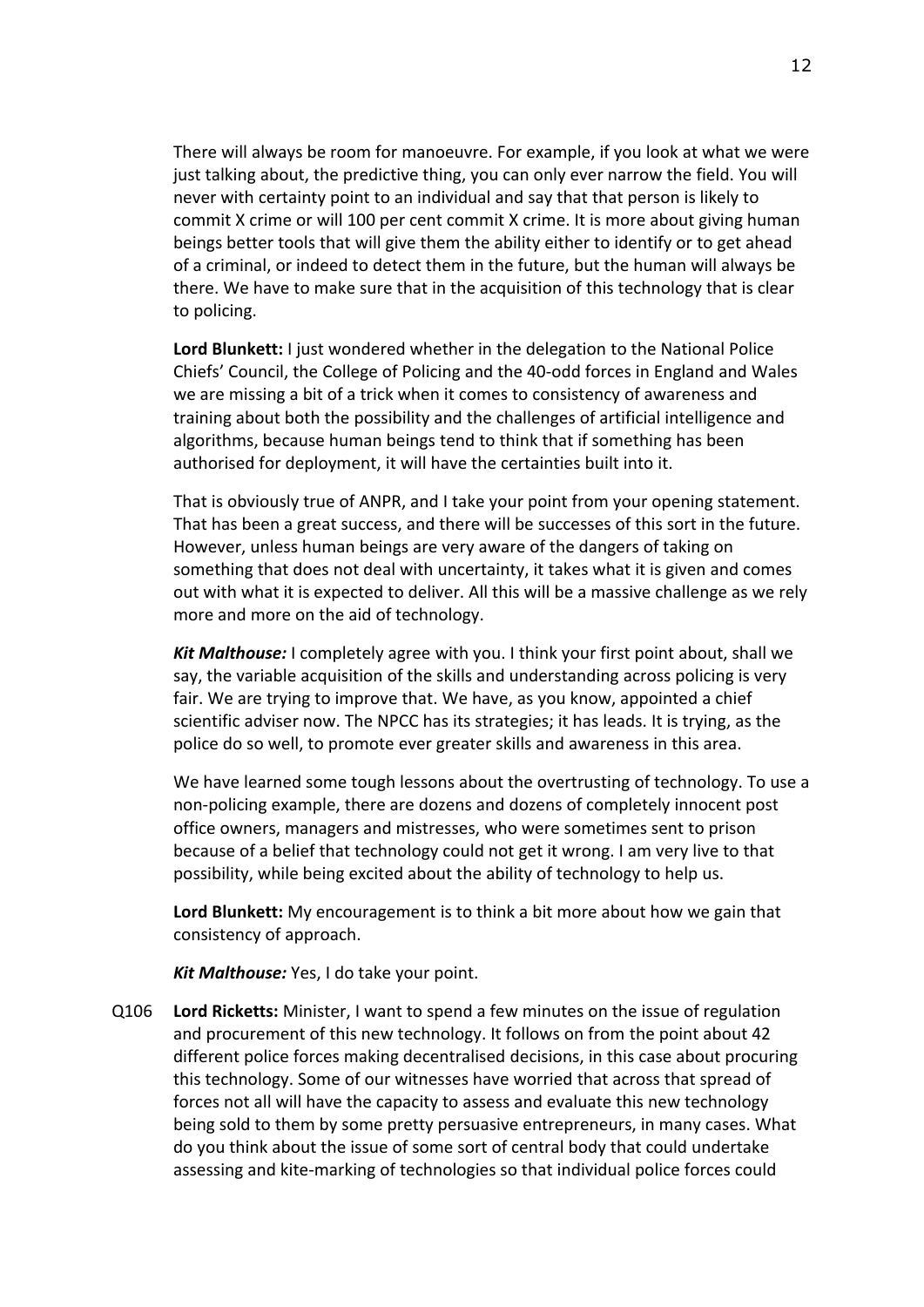then go ahead and procure it with more confidence than if they were just face to face with the market one by one?

*Kit Malthouse:* We have that at the moment in certain areas. In more mature technologies, for example, I regularly get across my desk new speed cameras for certification for use, which have been for assessment and are tested and all the rest of it. I was down at DSTL<sup>3</sup> at Porton Down just the other week looking at some new bits of equipment and technology that it is assessing and putting through the wringer at the moment so that forces could consider them for acquisition. Some of that goes on, but it tends to be generally for more mature technology.

At the other end, though, we have to be slightly careful, as I said earlier, not to stifle innovation or, indeed, people willing to try things. There is a problem, which you rightly push on, which is that across the 41 police forces there is variable skill and ability to assess and acquire those bits of kit. It is for Police and Crime Commissioners and chief constables to consider whether they are making the right decisions. In some circumstances, we have seen some pretty poor decision-making. You will know that Greater Manchester Police have been struggling with an iOPS<sup>4</sup> system, their internal software management system, which was meant to be all singing and all dancing. I am sure they strode confidently into that procurement decision, but it has proved to be a terrible problem and a headache for them.

Every year we hold a security conference down at Farnborough, where bits of technology are brought and shown and all the rest of it. I wandered around—when we were allowed to wander around these things a couple of years ago—and was incredibly excited about some of the software that was available, particularly for video analysis, which would save weeks and weeks of police officer time. How that gets into policing in a coherent way is tricky.

We have tried to bring some shape and form to that over the last couple of years. I now chair a Strategic Change and Investment Board (SCIB), which looks at both current and future capability requirement in policing and then tries to bring some coherence to a collective investment decision across policing in particular technology areas. I hope that all that combined—the DSTL, the SCIB and allowing Chief Constables to play with the technology at the front end—means that we have a good system to bring the stuff through, albeit that it is an evolution at the moment.

**Lord Ricketts:** Yes. I can understand that for the more mature technologies there is more of a track record and that you can get to more centralised standard setting. In a way, it is what Baroness Sanderson talked about—the Wild West, the new technologies, the innovative technologies—where perhaps some kind of central kite-marking or assessment of whether these things work as advertised would be necessary.

<sup>&</sup>lt;sup>3</sup> Defence Science and Technology Laboratory

<sup>4</sup> Input/output operations per second is a performance measurement system used for hard drives and storage area networks.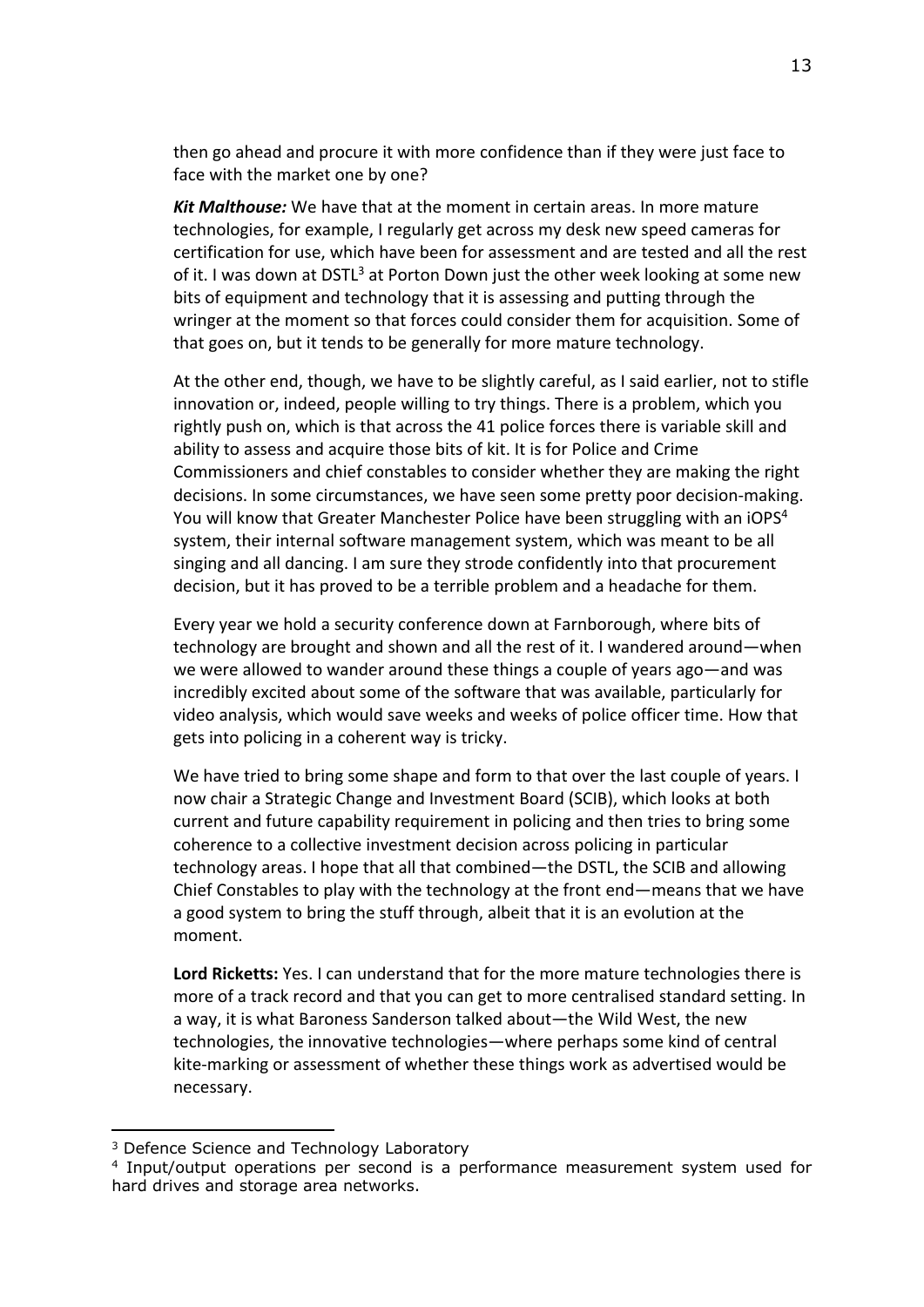In terms of procurement, I recall that when I was a Permanent Secretary a decade ago, Francis Maude led a big initiative to centralise IT procurement standard setting so that there was one single standard that applied across all government IT. I do not know how satisfactory that has been over the last decade. Is there a case for more procurement decisions to be made centrally on the big issues rather than having the decentralised decision-making?

*Kit Malthouse:* As I say, that is what we are trying to get to: that at least we get coordinated procurement through the SCIB, if that is required. Our policing system relies on the operational independence of 41 chief constables in England and Wales, and them coming together in a particular procurement is often a co-operative and persuasive exercise rather than a mandated one. There are some powers of mandation; the National Police Air Service, the choppers, came together following not actual but threats of mandation. There is something we could do there, but at the moment in this area we would have to explore it through the SCIB if we felt that things were getting disorganised.

There is acquisition going on in some areas at the moment where they tend towards the same bits of software because it is proven to work and is evaluated and all that kind of stuff, but you make a strong point.

**The Chair:** On standards, Minister, is that a subject for the governance part of the White Paper?

*Kit Malthouse:* You mean the AI White Paper?

**The Chair:** Sorry, yes.

*Kit Malthouse:* It could be, yes. The standards are critical, and we have found in policing that as technology has matured and proved itself of utility, guidelines emerge from the National Police Chiefs' Council, the regulators start to provide guidelines and government starts to mandate standards. I just want to be slightly careful that we do not choke off this stuff at the early stage. We have to accept that there will be some technology that the police acquire and use for a bit but which then proves not to be terribly useful and they let it go. We have to allow them to fail before we jump on everything.

**The Chair:** There are different points in the process, are there not?

#### *Kit Malthouse:* Yes.

**The Chair:** You mentioned pretty poor decision-making in Manchester. One wants to be able to pick up a problem at the right point, not find out the difficulties by the experience.

*Kit Malthouse:* Yes. On the operation, we have proposed a code of practice for the police use of new technologies. We have just done a data reform consultation, which we hope might give us more of a principles-based consistent operation, but that is different from procurement.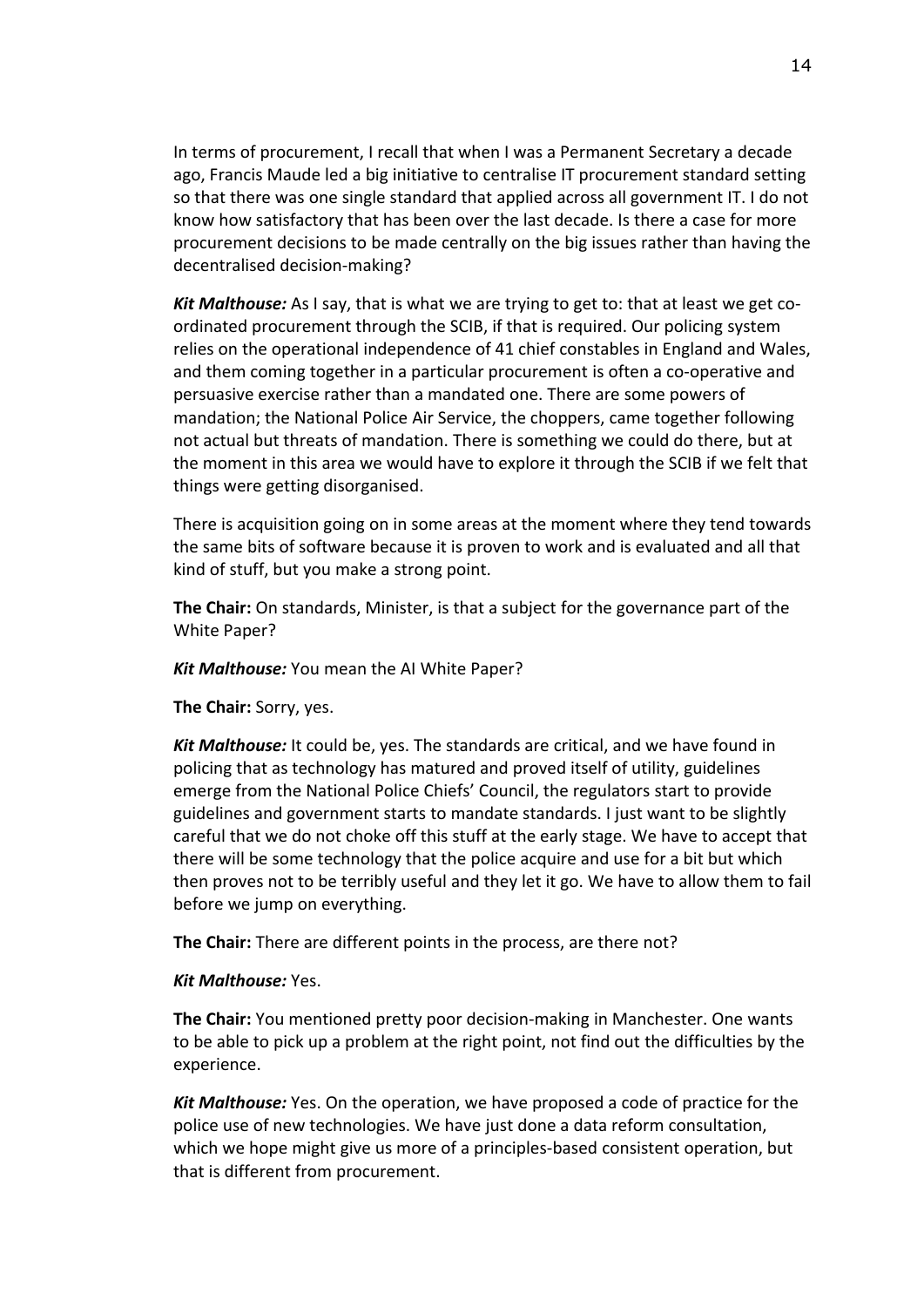**The Chair:** I am sure the committee will have some things to say. We heard some horror stories—not in this country, I am happy to say, but from the United States which made us think quite hard.

Q107 **Lord Hunt of Wirral:** Minister, as Lord Blunkett reminded us, you are a pretty key person for this Select Committee as you are a senior Minister in the Home Office and in the MoJ. We were pleased to hear what you have been saying about transparency.

I want to ask you a question about accountability. I am becoming increasingly troubled by what are called fairness metrics. There is a move to use AI not simply to uphold the status quo but to actively make society fairer by rectifying what are perceived to be existing social, economic and other inequalities. I just paused, because I am worried and nervous about what is being factored in. We are back to accountability. Who has ultimate accountability for the legal, ethical and valid use of advanced technologies, particularly in policing?

*Kit Malthouse:* The primary decision-maker in normal circumstances is the Chief Constable. In the way the Chief Constable decides whether to arrest you, they are completely free within the law to make that decision, broadly, but they are accountable to any number of bodies themselves. They are primarily accountable to their Police and Crime Commissioner, who is the elected representative in their area. Obviously they have to operate within the network of laws that I talked about earlier: PACE 1984, the Equalities Act, the Data Protection Act and the Human Rights Act. There is also the common law. There is a web of controls and accountability methods, but in the end they are accountable to their local people through the Police and Crime Commissioner.

**Lord Hunt of Wirral:** We have heard a variety of views on the West Midlands Police Ethics Committee and its suitability to inspire perhaps even a national ethics body. Will the model inspire a national body, and how should such a national body interact with local committees?

*Kit Malthouse:* I do think it is a good idea for local police forces to have ethics committees, and I would hope that they would sit and think careful and profound thoughts about the ethics of their practice in all areas. However, in the end, are we not the national ethics committee? If there is police practice that is deemed to be unethical or that people think is unethical—or that you or a Member of Parliament or whoever thinks is unethical—they should surface it through us. I would be concerned about setting up a parallel ethics group. That is us. That is for the House of Commons and the House of Lords to decide. We decide the legal and the moral framework within which everything in society operates.

**Lord Hunt of Wirral:** You would accept personal accountability as a member of an elected Government, as a senior Minister? The buck stops with you, does it?

*Kit Malthouse:* The buck for what?

**Lord Hunt of Wirral:** For overseeing what is fed in. This is where I come back to the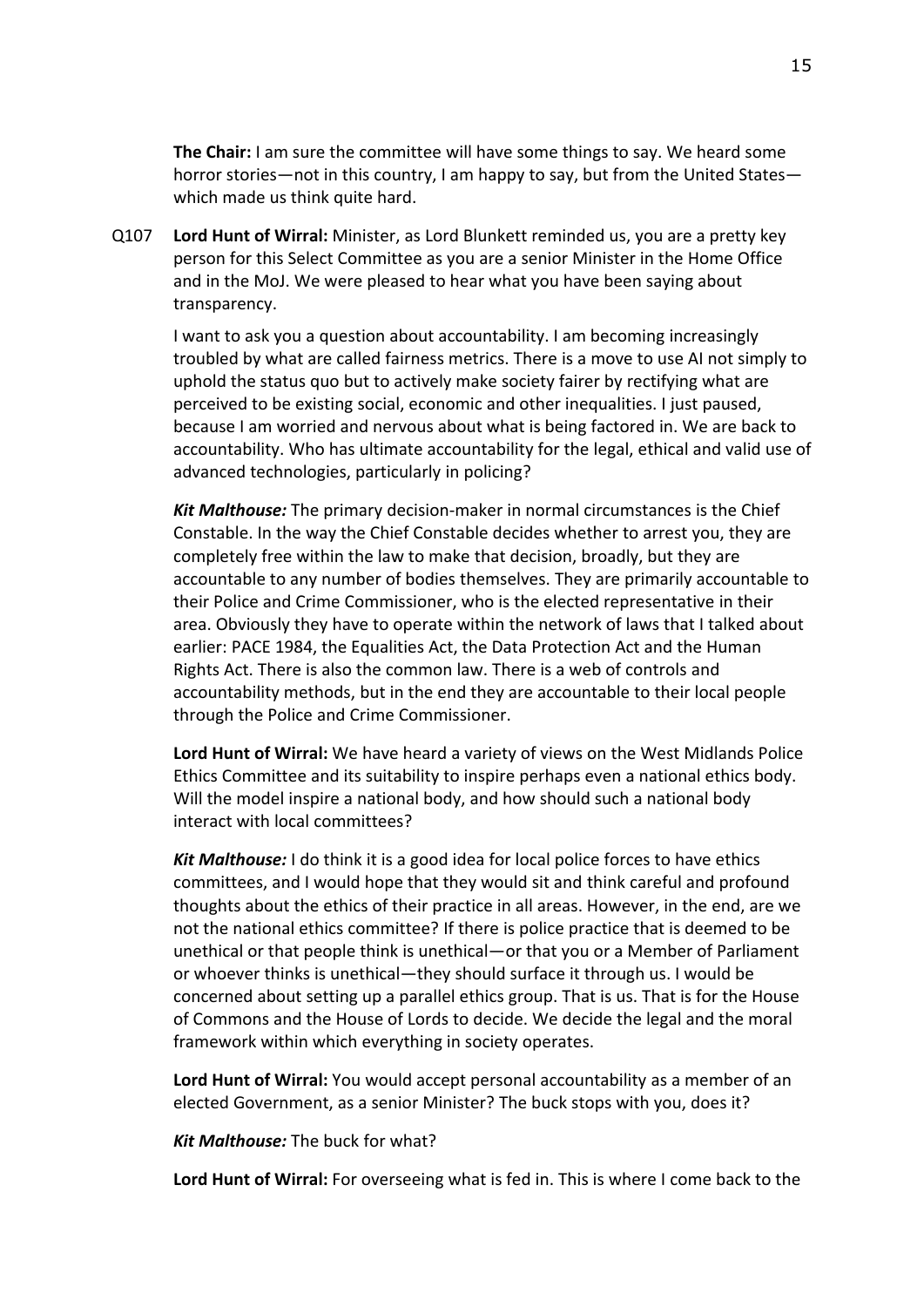fairness matrix. There is now evolving a distinguishment between bias-preserving and bias-transforming fairness metrics. Will you be keeping a careful eye on this? I think it could develop in ways that perhaps are presently unforeseen.

*Kit Malthouse:* That is a very good question which I will have to think about. In the end, my view is that I am broadly—whether I like it or not—responsible for most things. The Government are responsible for bringing things to an end by their veto power, by passing legislation to stop things happening or by centrally funding things that do happen. We have some brakes and levers that we can pull, although, as you would naturally understand in our mature democracy, they are not direct. I cannot, for example, remove a Chief Constable, even if I wanted to. That ability falls to the Police and Crime Commissioner. I can do nothing about a Police and Crime Commissioner, because they have their own mandate and they are elected. These are the natural brakes and protections that you would expect in a democracy, but in the end, what do the people think? The people think that we are responsible, yes.

**Lord Blunkett:** There are ways and means, I promise you.

Q108 **Baroness Shackleton of Belgravia:** Good afternoon, Minister. Thank you for joining us for our Chair's birthday party. I am going to switch to governance, which is similar to but not the same as accountability. The bottom line will turn on the confidence people have in the system being fair, honest, applicable and fit for purpose, but we have found at least 30 bodies with a role in this governance of data and technology within the policing system. Is there a sort of Rosetta Stone that explains these complex institutional arrangements, and how would you rationalise them? If there is a Rosetta Stone, can you articulate what that is, because we as a committee are slightly bemused as to what that might be?

*Kit Malthouse:* I do not know if it is a Rosetta Stone, but there is a chart. You are quite right: we have a model of decentralised policing, and it operates in quite a complicated structure of accountability and influence.

**Baroness Shackleton of Belgravia:** Sorry to interrupt you. It is sort of byzantine.

*Kit Malthouse:* It is. It is a bush, not a tree, that is true. It is your own preference whether you think that is right or wrong. Some people may say that within that bush there is protection and within a tree things become more assertive. Others may think that the clarity of the tree is preferable.

Obviously the police have their national digital strategy, which over the next decade is about making sure that they have the right infrastructure and the right governance and that they sort all this stuff out. As I said earlier, we are trying to play our part with some rationalisation. Putting the biometrics and surveillance camera together seemed sensible to us, given the evolution of those two technologies. Following the data reform consultation there may be more that we can do about rationalising it further. Given that all this stuff is in some shape or form data, the Information Commissioner's Office grows as a body and over time you can see things migrating in that direction, so we will see. You are right: it is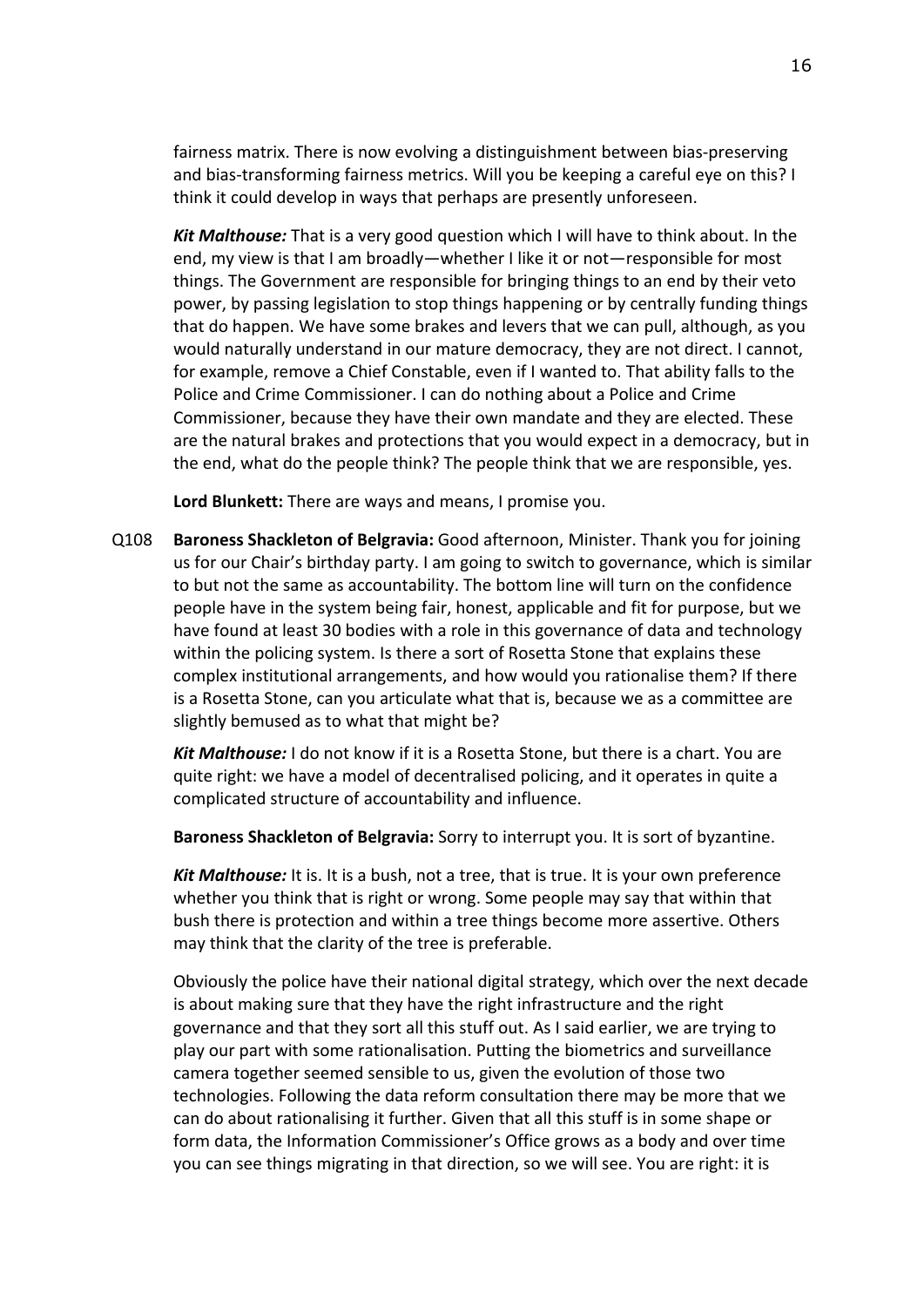complicated at the moment, albeit that most forces are quite clear about their own situation.

There are lots of forces at play on a Chief Constable, from the regulators to the legislation that we have put in place. There are obviously their own organisations, such as the National Police Chiefs' Council and the Police Digital Service. They have their own leads and a scientific adviser, and they will have their own engagement bodies locally. But, in the end, the Chief Constable has to be accountable before the law, and that normally focuses minds.

**Baroness Shackleton of Belgravia:** Is the Chief Constable responsible for the governance?

*Kit Malthouse:* It depends. They are responsible for drawing together some of the local governance internally in policing. The Police and Crime Commissioner is effectively responsible for the governance overall and for supervising the money and performance. We have external statutory governance through some of the commissioners that provides the web of protection, hopefully.

**Baroness Shackleton of Belgravia:** Are there the equivalent of non-executive directors who sit with the Chief Constable who keep him in check in this respect?

*Kit Malthouse:* No. We have a Police and Crime Commissioner, and the police and crime panel in each of the 41 areas effectively scrutinises the Chief Constable through the Police and Crime Commissioner. That panel is drawn on political balance from across the area but often contains independent and co-opted members. Yes, there is a web of scrutiny there externally as well as internally.

**Baroness Shackleton of Belgravia:** What happens if somebody is behaving in a way that requires rectification? What is the process that can pull them into line?

#### *Kit Malthouse***:** For example?

**Baroness Shackleton of Belgravia:** If the data that had been culled had been misused, for example.

*Kit Malthouse:* Any complaint about the misuse of data can be made to the Information Commissioner's Office. There is also recourse through law. We have a fairly extensive and assertive police complaints structure that people can appeal to.

**Baroness Shackleton of Belgravia:** I may be putting it badly. Is there a sort of homogenous application of the same rules among all these different 30 groups that we have been told exist? There has to be not one rule in Scunthorpe and another one in Basingstoke, for example.

#### *Kit Malthouse:* Sorry, rule for what?

**Baroness Shackleton of Belgravia:** There are 30 bodies with the role of governance of data. How do they get all together, and how are they applying the same rules?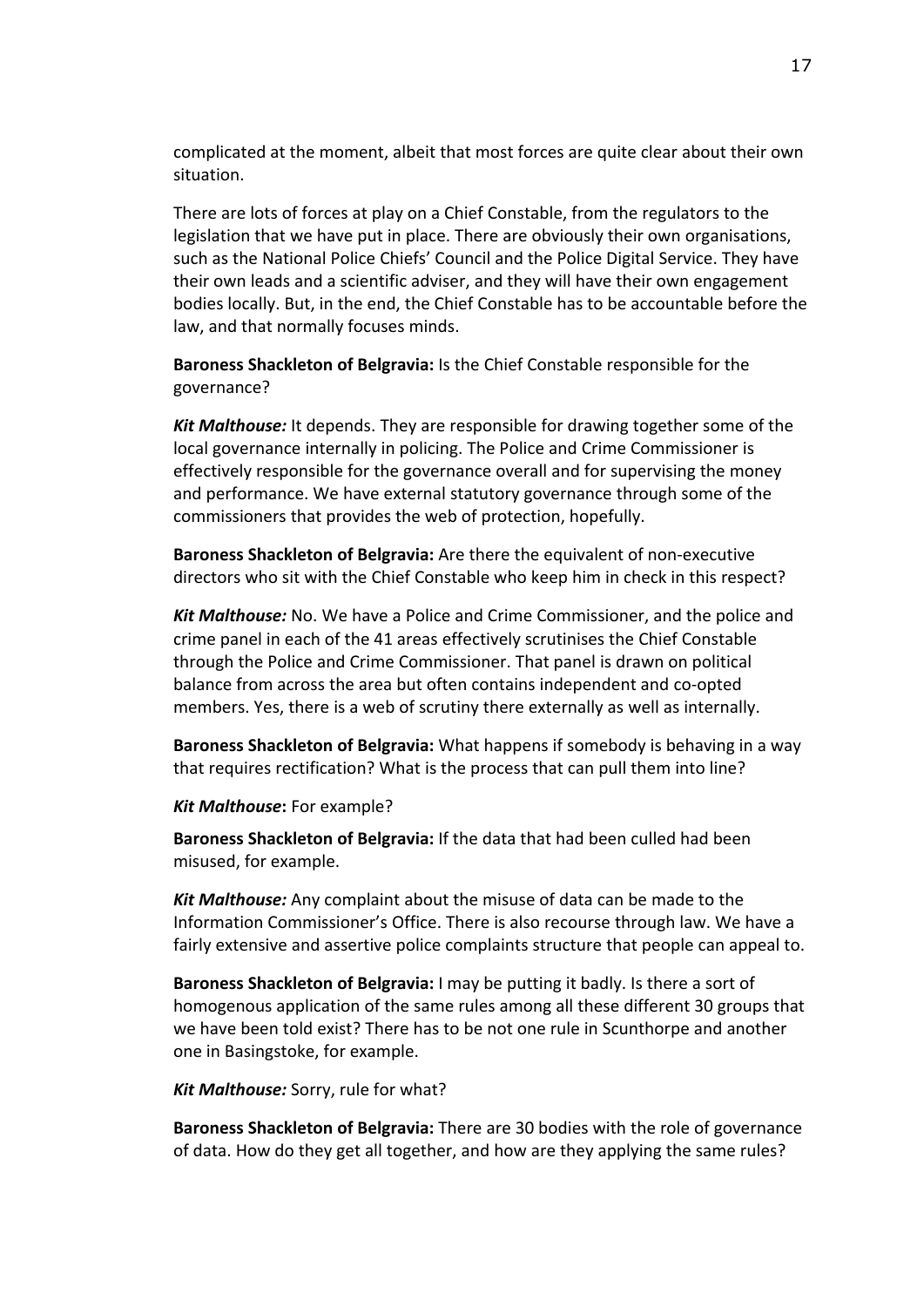*Kit Malthouse:* It depends what you mean by 30 bodies. There are obviously some central bodies, and I presume by bodies you are referring also to the regulators, are you?

# **Baroness Shackleton of Belgravia:** Yes.

*Kit Malthouse:* What the regulators are there to do is exactly as you ask, which is to provide consistency in the use of those technologies, biometrics and surveillance cameras. They will have guidelines and codes and all that kind of stuff, which is to provide that level of consistency in operation. If you are saying that those 30 organisations should all sit down together and co-ordinate so they are all doing consistent stuff to that particular police force, that sort of co-ordination does not happen. Among those 30 bodies I presume you are including things like the chief scientific adviser and the local ethics panels and all those kinds of organisations, are you?

# **Baroness Shackleton of Belgravia:** Yes.

*Kit Malthouse:* That would be quite a difficult logistical exercise. In the end, the overarching co-ordination is the web of legislation that we put in place in which they all have to operate. Christophe, do you want to comment about that point?

*Dr Christophe Prince:* Just to reinforce your point, Minister, that they are operating to legislation where that is applicable. There will be more specific technology and the development of guidance, for example from the College of Policing, that becomes applicable across those forces and which other bodies would look to apply. It very much depends on the specific question they are being asked to address. Some of those bodies will be providing their domain of expertise, be that commercial or scientific—in that case, the Forensic Science Regulator—and their own expertise, which will come together in the decisions that the chiefs will make on the basis of the guidance they develop.

Q109 **Baroness Chakrabarti:** In response to Lord Hunt, the Minister said that it is the Chief Constable who ultimately decides who arrests you, but that is not quite right, is it?

*Kit Malthouse:* No, it is not right, I am sorry.

**Baroness Chakrabarti:** Sorry, I am not scoring points. I think it is relevant to our consideration, because of course it is an individual constable who makes that decision.

*Kit Malthouse:* A constable, correct.

**Baroness Chakrabarti:** That is why it is not an authoritarian tree. It is an individual constable who does that, within a framework of statute for the most part these days. The Conservative Government enacted PACE, which these days is the seminal piece of legislation in relation to police powers, and of course there is the substantive criminal law about which offences are arrestable and so on. This is the nub of my concern, Minister. I think you can see what I am getting at here. I see a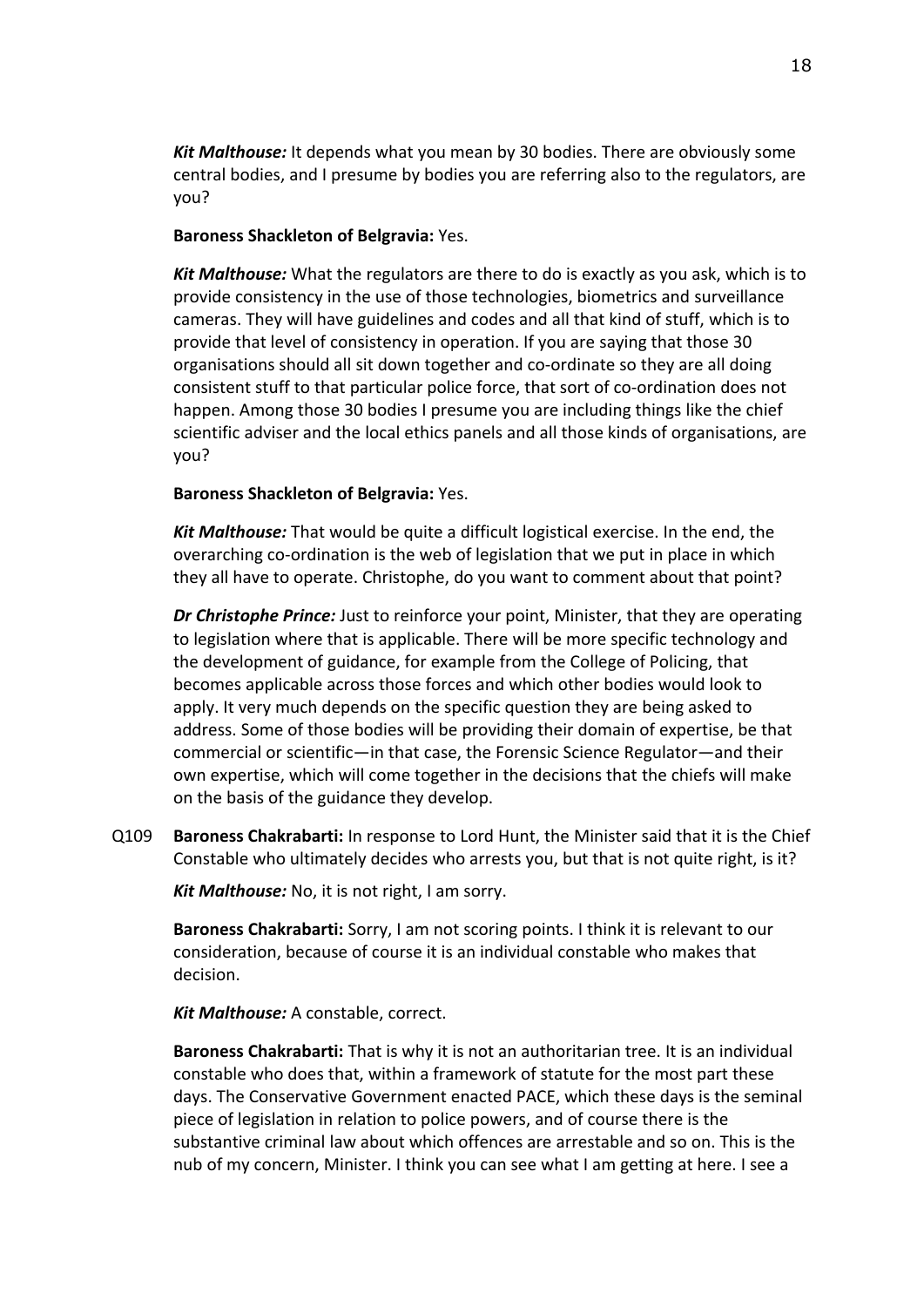statutory vacuum in relation to 21st century police powers, including the use of facial recognition technology, AI and other new technologies. Some of these powers are far more intrusive than stop and search powers, arrest powers and search warrants to search my house, yet what you are saying at the moment is, 'Let us innovate and leave it to the Chief Constable'.

Do you not think it is time for a 21st century statute so that this is no longer the Wild West? You admitted earlier that there was a problem with so-called digital strip searching and victims being deterred from going to the police station to report sex offences because of the intrusive searching of their mobile phones. A few years on and your Government are now legislating to deal with that. Do you not think it is time to legislate more holistically for some of this intrusive power, which can be very exciting but could also have huge concerns for the citizen?

*Kit Malthouse:* In our manifesto—no doubt you were glued to it at the last election—we did say that we wanted to create a satisfactory framework for the acquisition of police technology. I agree with your aspiration. However, at the moment it is not entirely clear to me that the various principles that are outlined in the web of legislation that we have talked about thus far do not also apply in these areas too. Given that we cannot predict where technology will go, it would be hard to design a better system of principles than we currently have unless you contemplate that we would have specific legislation every time new technology appeared. That is where we are struggling a bit, because this stuff is coming so fast that it is hard for legislators to keep up. We prefer to produce a set of principles and then, as technology appears and is put to use, to work out what is happening and govern it through guidelines and the transparency structures that we have talked about.

From time to time, as technology arrives, obviously there is a bit of discomfort about it, but then as it matures and that work is done to build public trust it becomes accepted. We talked about Gatso cameras before. When they first arrived, and I am old enough to remember them arriving, there was outrage about the fact that these cameras meant that speeding was not a fair fight anymore, that you were going to get caught 100 per cent of the time, but over time they have become an accepted part of the landscape. From your perspective, you might say that that is dangerous, but in the end it is a product of building public trust. I think that is what we have to do with all these technologies. We can legislate all we like, but in the end it is about the public trusting their use and seeing the utility that is the most important thing.

Q110 **Baroness Primarolo:** Minister, thank you very much for the time you have given us. I want to build on the point you have just made about trust, because trust is also based on the public having an appreciation that the Government or the police forces know what they are doing and why. You asked earlier in today's very helpful evidence session, 'Can the police be better informed by the use of data analytics?' a classically important question that we are all trying to grapple with.

My question to you is how the Government can answer that question in the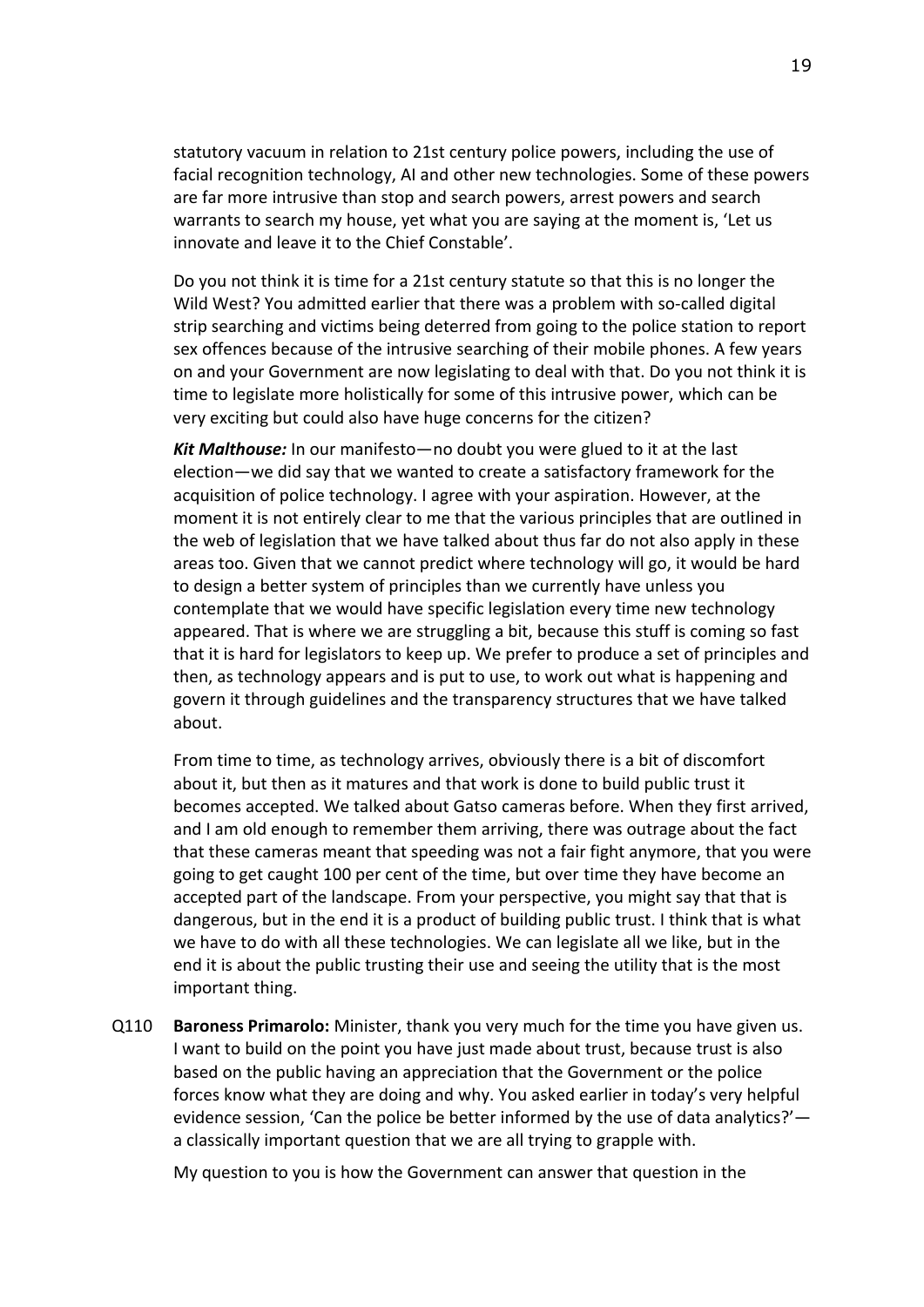absence of proper evaluation on whether it works and monitoring a consistency of approach through the various police forces. For example, allowing a thousand flowers to bloom, some of which will fail and some of which might succeed, does not follow what you also identified as being important: that democratically we need to set broad principles for the use of AI. At the end of this session, could you perhaps briefly draw those points back together again? What we are looking for here is that the Government have a sense of direction based on encouraging technology but monitoring its use and whether it works.

*Kit Malthouse:* In the end, you are right: all this has to be evaluated and show utility. From my point of view—as you have probably gathered from today, I am a simple thinker—the utility is that crime falls, more criminals are apprehended and we achieve our objectives.

I will give you a great example. When the Prime Minister stood on the steps of Downing Street in 2019, one of the missions that he set for the Government was the 'rolling up' of county lines. We set to this job with a will and funded operations in London, the West Midlands and Merseyside. In London in particular they developed an operation called Operation Orochi, where innovative use of mobile phone data allowed them in fast time to attribute what are known as burner phones to particular individuals. These are drug dealers in London who are dealing drugs in Norwich or in Andover, exploiting young people and all the rest of it. They were able to use that data and location data to enormous effect, to the extent that when these guys—and we have now arrested over 7,400 of them—are presented in court they plead 90-odd per cent of the time often just on the telecoms evidence. Without any drugs or money, the evidence is there and they plead. That is a result, and I do not think I need an academic evaluation to prove that is working.

There are some areas like the National Data Analytics Solution in the West Midlands, where obviously that is evaluated and we want to see how that works. That is being delivered for us by West Midlands Police in conjunction with the private sector, and that is evaluated too. As these things come on board and are of interest, they have to be rigorously scrutinised to make sure that they are doing what they say they do.

I understand your concern about that, and the natural tendency for us to want to do that in some kind of centralised way that meant that we all had confidence that Kent Police were doing the same as Lancashire Police and Northumbria Police, but at the very early stages of technology acquisition that is hard to do. I definitely agree that as we move into the mid-stage, the maturity stage, there is more scope for doing that. As I say, that is when guidelines emerge and the regulators have a look and we are able to say, 'As we move into further maturity we can then certify this for use', like Taser and Gatso cameras and all those things that we have started to use.

There is an evolution model of technology through policing where a different approach is needed at a different stage. Having said that, at all stages—Baroness Chakrabarti is exactly right—the web of legislation pertains. That is the legislation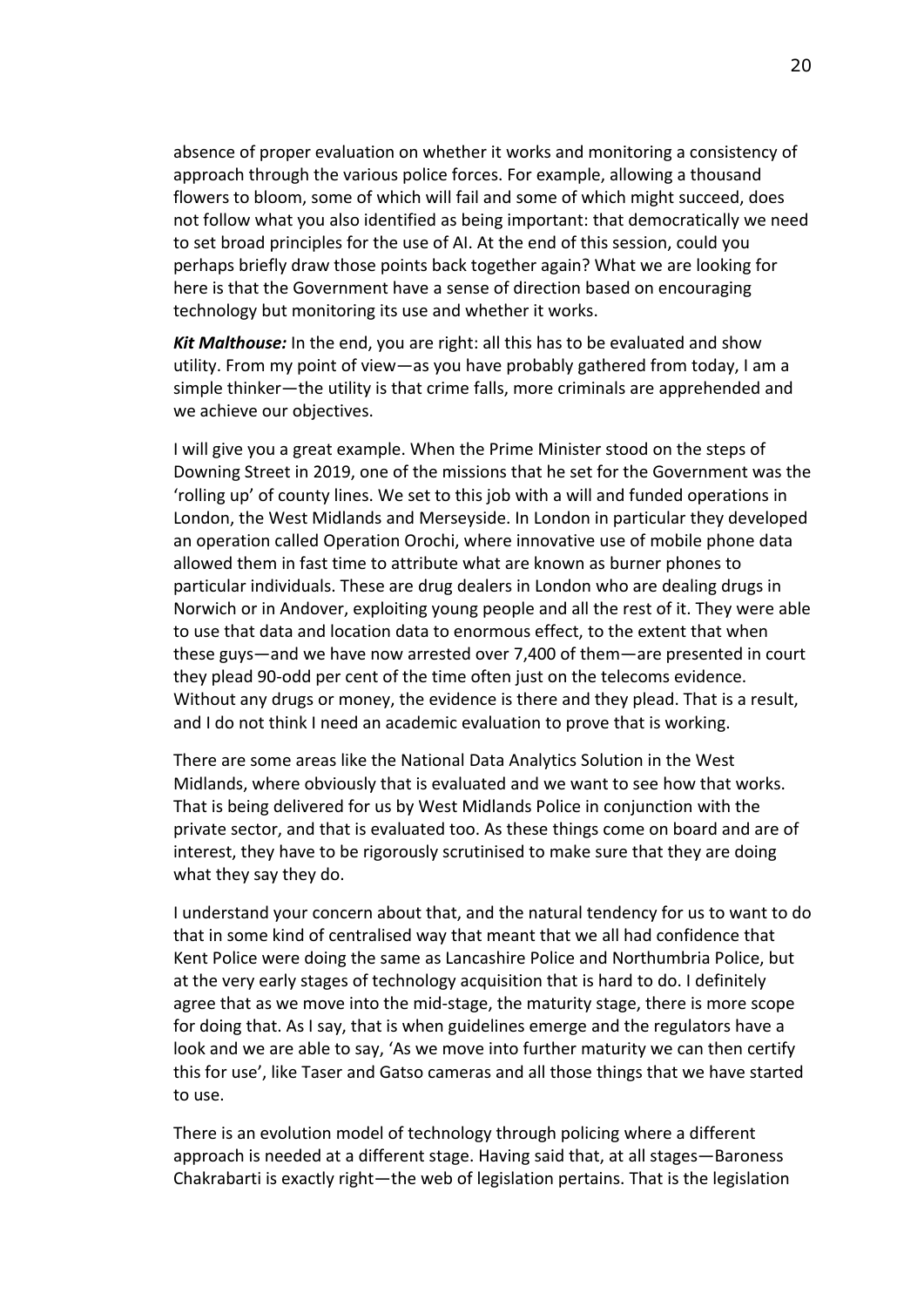that our two Houses have put together, and the principles in that legislation of proportionality, reasonableness and the purpose of what they are doing have to pertain. That is the ultimate safeguard, along with that web of scrutiny and regulation that sits alongside. The acquisition of new technology is hard because we find ourselves a bit like Donald Rumsfeld: we do not know what we do not know.

**Baroness Primarolo:** Yes, I appreciate that. So we do not know that we are not putting innocent people into prison either.

*Kit Malthouse:* Exactly. Well, yes.

**Lord Blunkett:** It adds to the uncertainties.

**Baroness Primarolo:** That breaches pretty fundamental principles which the Government should be aware of, I think you are saying.

*Kit Malthouse:* But do not forget that all this stuff is testable in court. As you will have seen, the live facial recognition that South Wales Police use underwent judicial review and was tested in court. That is how we test those uncertainties, as Lord Blunkett put it: by testing them in front of a judge.

**Baroness Primarolo:** Thank you very much, Minister. I will leave it there in case the Chair has any other quick points to make.

Q111 **The Chair:** I will follow up with questions that are very much related to that, although I would say, Minister, that one can be simple but very clever at the same time.

You mentioned certification. What is your reaction to there being a ban— 'moratorium' would perhaps be a better term—on using any particular technology until it is certified as meeting particular set scientific standards? You have referred to that just now, but at the same time perhaps you could amplify it. What is your view about a register of algorithmic tools used in the public sector? We are aware of the issue of innovation. We are aware of the difficulty of commercial confidentiality and property rights, but what is your view on those two things?

*Kit Malthouse:* On the first, I would have to think about that, if I am honest. It might become unwieldy, in that I would be getting submissions on a daily basis: 'We would like to try this. We would like to try that. Can you give us permission to have a go?' There are some areas where permission is required. New technology that is to do with weaponry, for example, has to go for testing before it is acquired, and the same is the case with more mature technologies, but I would be a bit nervous about that becoming unwieldly and, in fact, a deterrent to the acquisition of new technology. I would have to think about that. I am sorry, remind me of your second question.

**The Chair:** It was about a register.

*Kit Malthouse:* As you rightly pointed out yourself, I think there would be some difficulty there with proprietary technology, albeit my general principle view is that